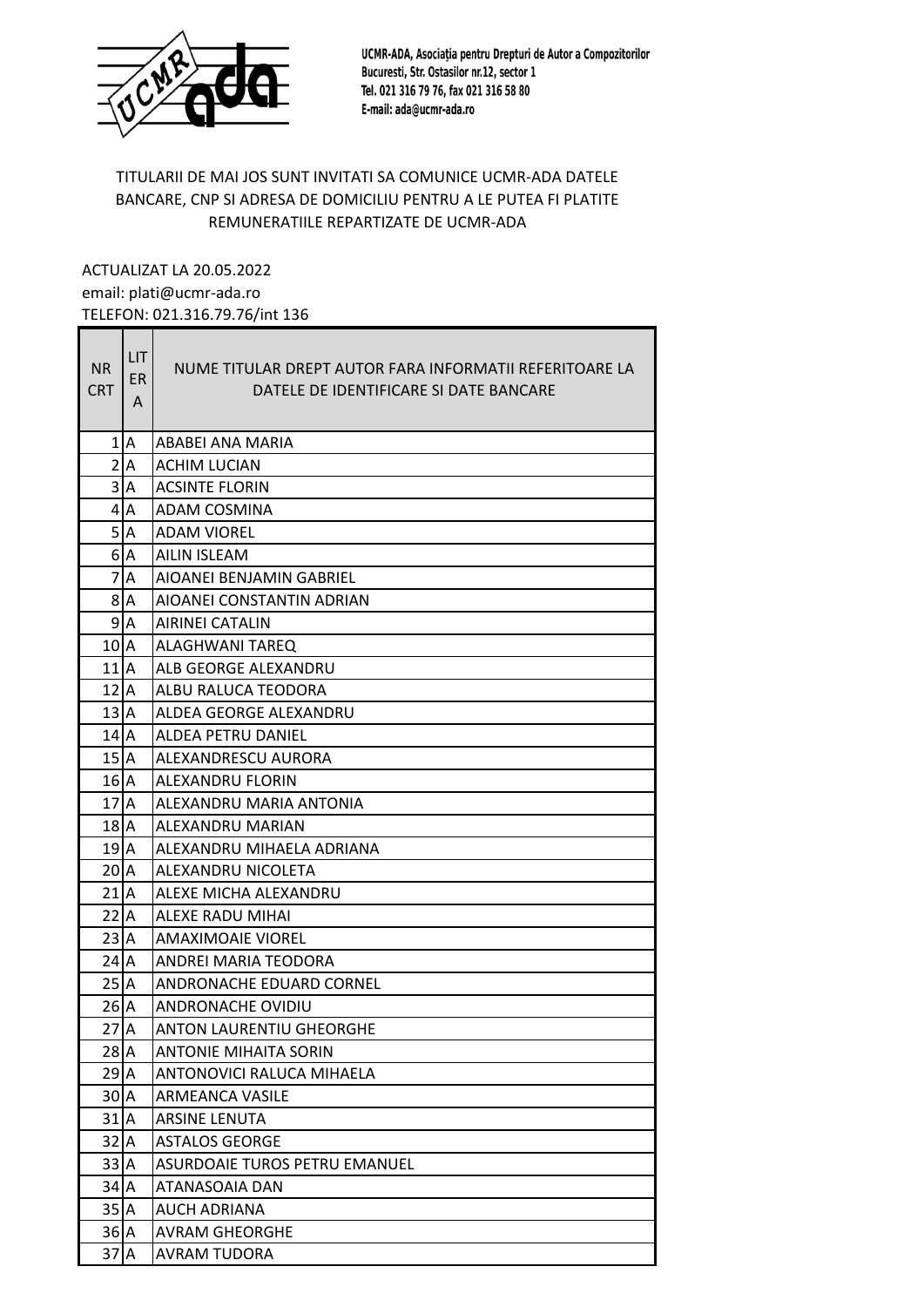| $38$ $A$                                  |          | <b>AVRAMESCU FLORIAN</b>         |
|-------------------------------------------|----------|----------------------------------|
| $39$ <sup><math>A</math></sup>            |          | <b>AZOITEI CIPRIAN</b>           |
| 40 I A                                    |          | <b>ALIMAN SANDA</b>              |
| 41 <sub>1</sub>                           |          | <b>ARION GEORGE</b>              |
| $42$ $A$                                  |          | ARDELEANU PETRE DAN              |
| 43 A                                      |          | <b>ARDELEAN Adrian</b>           |
| $44$ A                                    |          | <b>ANDREI MIHAI</b>              |
| $45$ <sup><math>\overline{A}</math></sup> |          | ANGHELUTA CONSTANTIN             |
| $46$ $A$                                  |          | <b>ABALARU Diana Mihaela</b>     |
| $47$ $A$                                  |          | <b>AMZA ION</b>                  |
| $48$ <sup>A</sup>                         |          | <b>ARDAN EDMOND</b>              |
| $49$ <sup><math>A</math></sup>            |          | <b>ANDRAS Sandor</b>             |
| 50 A                                      |          | <b>ANDRONE ADRIAN</b>            |
| $51$ <sup>A</sup>                         |          | <b>ARION TRAIAN CLAUDIU</b>      |
| $52$ $A$                                  |          | <b>ALEXE MIRCEA</b>              |
| 53 A                                      |          | ALEXANDREANU ANASTASIA           |
| $54$ B                                    |          | <b>BABOI Eugen</b>               |
| 55 B                                      |          | <b>BACILA ILINCA MARIA</b>       |
| 56 B                                      |          | <b>BADEA COSMIN VALENTIN</b>     |
| 57 B                                      |          | <b>BADEA D. ION</b>              |
| 58 <sub>IB</sub>                          |          | BADEA IOAN ALEXANDRU             |
| $59$ B                                    |          | <b>BADEA Liliana</b>             |
| 60 B                                      |          | <b>BADESCU RAMONA</b>            |
| 61 <sub>IB</sub>                          |          | <b>BAICU ADRIAN EUGEN</b>        |
| $62$ B                                    |          | <b>BALABAN SERBAN CONSTANTIN</b> |
| $63$ B                                    |          | <b>BALAN GABRIEL NICOLAE</b>     |
| $64$ B                                    |          | <b>BALAN RADU ALEXANDRU</b>      |
| $65$ B                                    |          | <b>BALAN SILVIA CRISTINA</b>     |
| 66 B                                      |          | <b>BALDOVIN Iulian</b>           |
| $67$ B                                    |          | <b>BALOGH FRANCISC</b>           |
| 68 B                                      |          | <b>BANICA FLORIN CRISTIAN</b>    |
| $69$ B                                    |          | <b>BANUTA ANDREI</b>             |
| 70 B                                      |          | <b>BARBU MARIUS</b>              |
| 71                                        | <b>B</b> | <b>BARBULESCU OVIDIU ANDREI</b>  |
| 72 B                                      |          | <b>BARCARU EMIL</b>              |
| 73 B                                      |          | <b>BARDAN VIORICA</b>            |
| 74 B                                      |          | <b>BARNEATA DAMIAN</b>           |
| 75 B                                      |          | <b>BAROC ALEXANDRU</b>           |
| 76 B                                      |          | BARRAQUERO ROMINA BEATRIZ        |
| 77 B                                      |          | <b>BAZSO Tibor Albert</b>        |
| 78 B                                      |          | <b>BEBOURA JANET FRANCIS</b>     |
| 79 B                                      |          | <b>BELBITA PETRU BOGDAN</b>      |
| 80 B                                      |          | <b>BELEAU CODRUT</b>             |
| $81$ B                                    |          | <b>BELEAUA MIHAELA</b>           |
| 82                                        | B        | <b>BELINSCHI DUMITRU</b>         |
| 83 B                                      |          | <b>BENDEAC MIHAI</b>             |
| 84 B                                      |          | <b>BENTU LUCIAN</b>              |
| 85 B                                      |          | <b>BERESCU Cosmin</b>            |
| $86$ B                                    |          | <b>BERTEA GILDA IULIA</b>        |
| 871                                       | IΒ       | <b>BEZDIGA CORINA</b>            |
| 88 B                                      |          | <b>BINGA BOGDAN</b>              |
| 89 B                                      |          | <b>BIRSAN MARGARETA</b>          |
| 90 B                                      |          | <b>BOBOC DIANA</b>               |
| $91$ B                                    |          | <b>BOBOC LUCICA</b>              |
| 92 B                                      |          | <b>BOBOCEL DANIEL</b>            |
|                                           |          |                                  |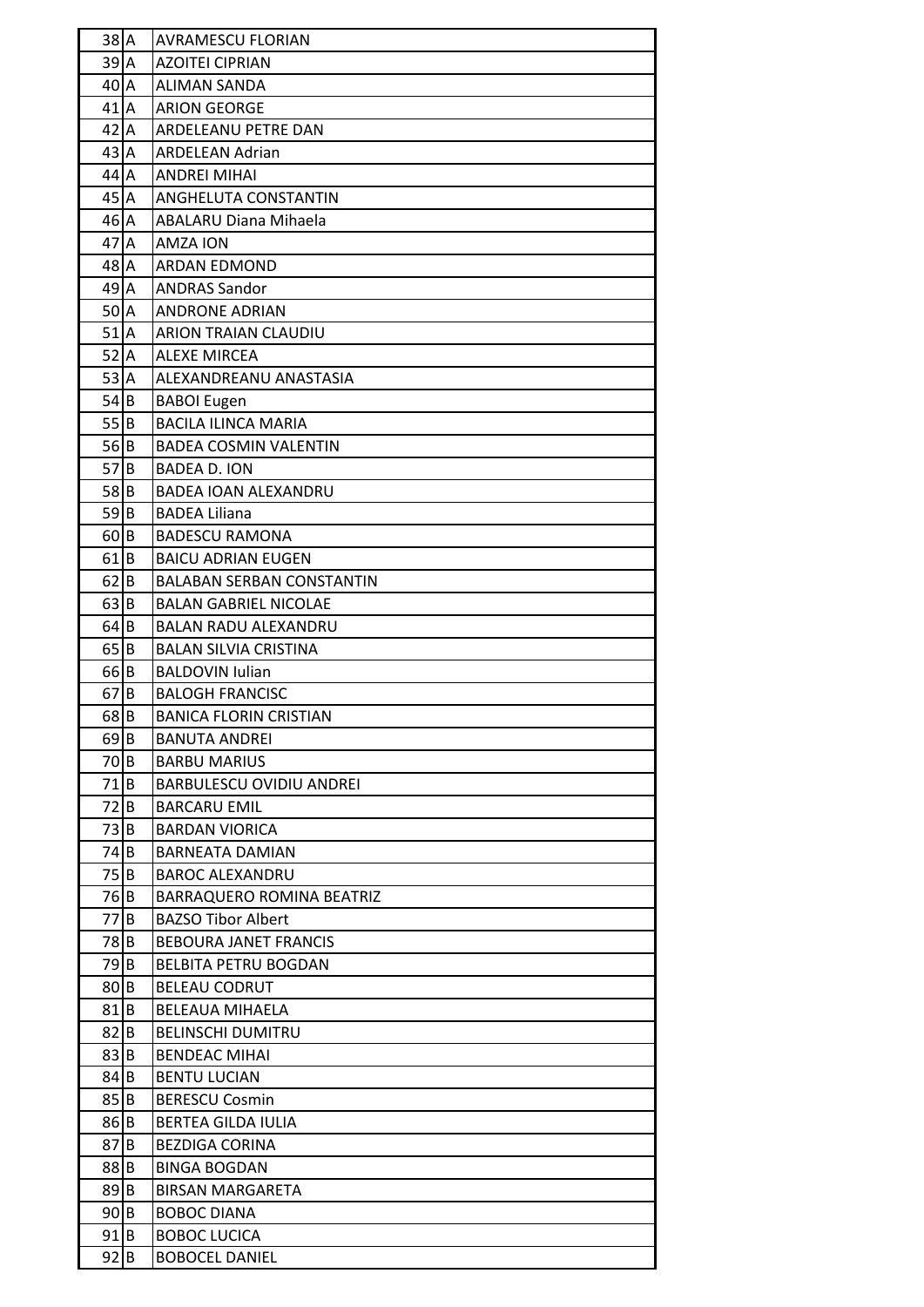| 93 B               | <b>BOBOIA LAURA</b>              |
|--------------------|----------------------------------|
| $94$ B             | <b>BOCEAN VLAD ALEXANDRU</b>     |
| $95$ B             | <b>BODEANU SILVIA MARIA</b>      |
| 96 B               | <b>BOIANGIU MIHAIL</b>           |
| $97$ B             | <b>BOICESCU PAULA</b>            |
| $98$ B             | <b>BORTOI MARIAN</b>             |
| $99$ <sub>B</sub>  | <b>BORZA GEORGE</b>              |
| $100$ B            | <b>BOTE VIORICA</b>              |
| $101$ <sub>B</sub> | <b>BOTEZ BOGDAN GABRIEL</b>      |
| $102$ B            | <b>BRAD CRISTINA BIANCA</b>      |
| $103$ B            | <b>BRAD ION</b>                  |
| $104$ B            | <b>BRATU VOICESCU IONEL</b>      |
| $105$ B            | <b>BRATULESCU VICTOR</b>         |
| $106$ B            | <b>BRIA MIREL</b>                |
| $107$ B            | <b>BUCUROIU CELARIAN</b>         |
| 108B               | BULUCEA (CORFESCU) DOINA CAMELIA |
| $109$ B            | <b>BULUCI GABRIELA</b>           |
| $110$ B            | <b>BUNEA GHEORGHE</b>            |
| $111$ B            | <b>BUSA PETRE</b>                |
| $112$ B            | <b>BUTNARIU CONSTANTIN 64</b>    |
| $113$ B            | <b>BUTUCARU MARIUS DOREL</b>     |
| $114$ B            | <b>BURLACU Viorel</b>            |
| 115 B              | <b>BOGDAN ION</b>                |
| $116$ B            | <b>BOLDEANU DUMITRESCU MARIA</b> |
| $117$ B            | <b>BOGDAN VERONICA</b>           |
| $118$ B            | <b>BLEICH KARL GEORG</b>         |
| $119$ B            | <b>BARBU Emandi Alexandru</b>    |
| $120$ B            | <b>BRAD ALEXANDRU</b>            |
| $121$ B            | <b>BORAN MIHAELA</b>             |
| $122$ B            | <b>BRASOVEANU GEORGETA</b>       |
| $123$ B            | BALTENOIU ALIN                   |
| $124$ B            | BLAGA MARIA                      |
| $125$ B            | <b>BRESSAN MICHELE</b>           |
| $126$ B            | <b>BURTA MARIUS SEBASTIAN</b>    |
| $127$ B            | <b>BABAN CONSTANTIN</b>          |
| $128$ B            | <b>BALICI GHEORGHE</b>           |
| $129$ B            | <b>BARB RADU</b>                 |
| 130 B              | <b>BUSILA GHEORGHE</b>           |
| $131$ B            | <b>BARBUSIU VASILE</b>           |
| 132 B              | <b>BULFAN CODRUT ANDREI</b>      |
| 133 B              | <b>BOLDUR ANCA</b>               |
| 134 B              | <b>BOLOGAN DAN PAUL</b>          |
| 135 B              | <b>BUSCU DORU</b>                |
| 136 B              | <b>BARBULESCU Petre</b>          |
| $137$ B            | <b>BOBEICA LUIS ANTONIO</b>      |
| $138$ B            | <b>BOBOTRIN VLADISLAV</b>        |
| 139 B              | <b>BUGAN ALEXANDRU</b>           |
| $140$ B            | <b>BUSTUCHINA VLAICU Mihaela</b> |
| $141$ B            | <b>BICA ALEXANDRU</b>            |
| $142$ B            | <b>BIRTALAN JOSZEF</b>           |
| $143$ B            | <b>BRAGHIS FLORIN</b>            |
| $144$ B            | <b>BREZEANU LEONIDA</b>          |
| $145$ B            | <b>BALTAGA Mihai</b>             |
| $146$ C            | CALIN M.ALEXANDRU                |
| 147C               | CALOIANU OLGA                    |
|                    |                                  |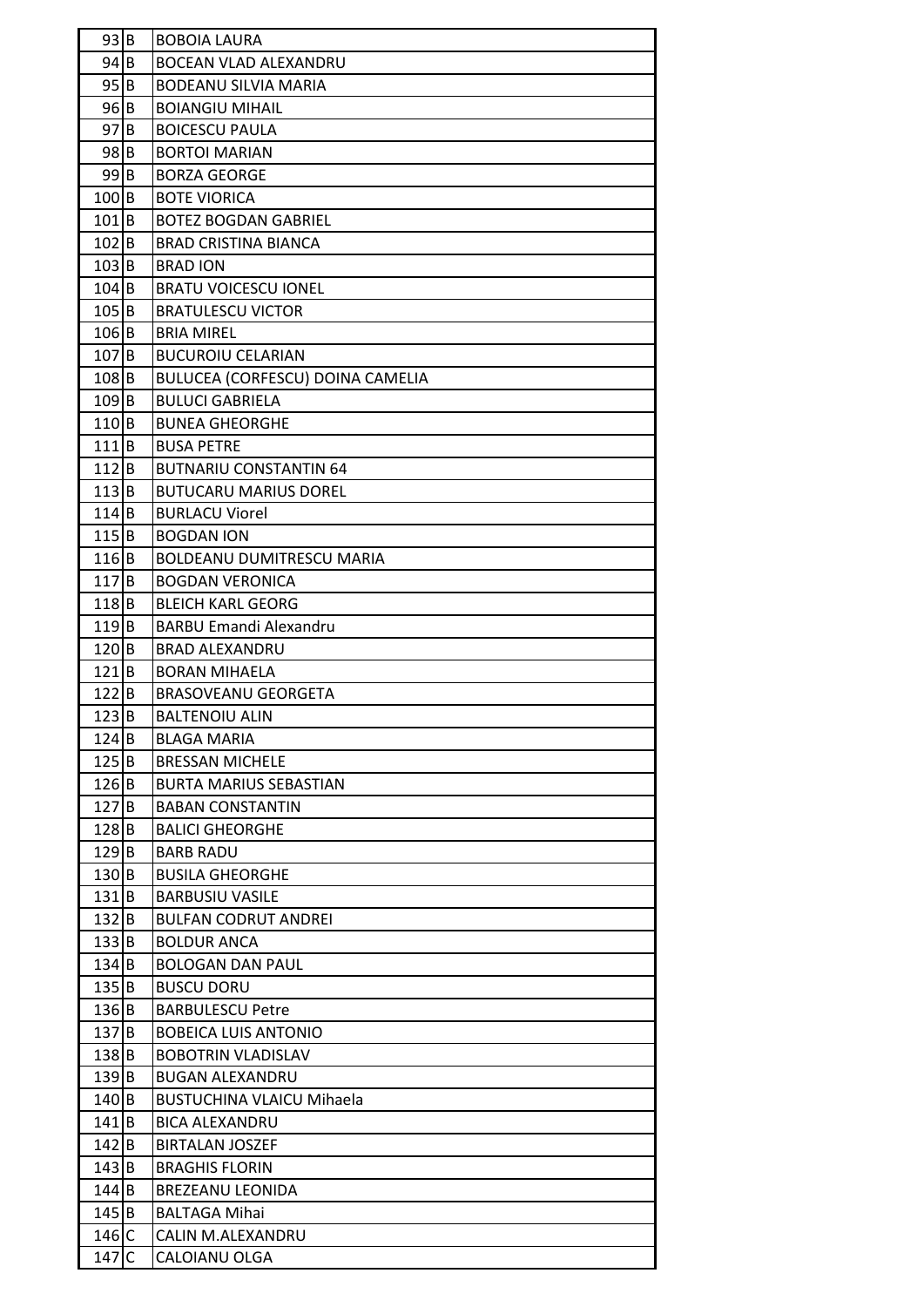| $148$ C              |             | <b>CAMPEANU GAFTON VALENTIN</b> |
|----------------------|-------------|---------------------------------|
| 149 C                |             | CARIANOPOL VIRGINIA-ELISABETA   |
| $150$ <sub>I</sub> C |             | CARNECIU RADU                   |
| $151$ C              |             | <b>CARP DOINITA</b>             |
| $152$ C              |             | CARTIANU LIVIU RADU             |
| 153 C                |             | <b>CATANA IONUT</b>             |
| 154 <sub>1</sub>     |             | <b>CHERMELEU ANDREI</b>         |
| $155$ C              |             | CHICHERE ILEANA                 |
| $156$ C              |             | <b>CHIFU FLORENTINA</b>         |
| $157$ C              |             | CHILIAN CRISTIAN RAZVAN         |
| 158 C                |             | CHILIBAN ADRIAN STEFAN          |
| $159$ C              |             | <b>CHIRA Petru</b>              |
| $160$ C              |             | <b>CHISNENCU MIHAELA</b>        |
| $161$ C              |             | CIMBOROVICI TEODOREANU EUGENIA  |
| $162$ C              |             | CIOBA CATALIN ZAHARIA           |
| $163$ C              |             | CIOBANU MIHAI 89                |
| $164$ C              |             | CIOCOI APETREI ANDREEA SOFIA    |
| $165$ C              |             | CIUCIUMIS LUMINITA              |
| $166$ C              |             | CIURCA CONSTANTIN VALENTIN      |
| $167$ C              |             | <b>COBIANU MARIUS</b>           |
| 168 C                |             | COCEAN CALIN ALIN               |
| $169$ C              |             | <b>COCOS CONSTANTIN LUCIAN</b>  |
| $170$ <sub>I</sub> C |             | CODECI NORICA GEORGIANA         |
| $171$ C              |             | <b>CODRU CATALIN</b>            |
| $172$ C              |             | <b>COJOCARU DRAGOS</b>          |
| $173$ C              |             | COJOCARU IOAN LUIGI             |
| $174$ C              |             | COLOJI CECILIA ROMINA           |
| $175$ C              |             | <b>COMAN MARIUS</b>             |
| $176$ C              |             | <b>CONSTANTIN IOAN GEORGE</b>   |
| 177                  | $\mathsf C$ | CONSTANTINESCU STEFAN           |
| 178 C                |             | <b>CONSTANTINESCU STELA</b>     |
| $179$ C              |             | COPOIU MATEI MARIA DIANA        |
| 180 C                |             | COPTU MIRELA ROXANA             |
| 181C                 |             | <b>CORSEU CRUCITA</b>           |
| $182$ C              |             | <b>COSTACHE ALIN FLORIN</b>     |
| $183$ C              |             | COTET ALEXANDRU GABRIEL         |
| $184$ C              |             | COZMA VIOREL G.                 |
| $185$ C              |             | <b>CRACIUN Stelian Marius</b>   |
| 186 C                |             | CRACIUNESCU VALERICA            |
| 187C                 |             | CRAESCU ALEXANDRA ELENA         |
| $188$ C              |             | CRASNARU-DRAGOMIR ALEXANDRA     |
| 189 C                |             | CRETU ANTOANETA                 |
| 190C                 |             | <b>CRISAN ANDREEA</b>           |
| 191C                 |             | CRISTINOIU Bogdan               |
| $192$ C              |             | <b>CRUCEANU Romulus</b>         |
| 193 C                |             | <b>CURTICAPEAN CALINA MARIA</b> |
| $194$ C              |             | COJOCARI STANISLAV              |
| $195$ C              |             | CRISTEA M. IULIA                |
| 196 C                |             | <b>CARAGEA CATALIN</b>          |
| 197C                 |             | COPACIU IONELA                  |
| 198 C                |             | <b>CRISTEA PUIU</b>             |
| 199C                 |             | CARP STEFANIA CLAUDIA           |
| $200$ C              |             | <b>CROITORU CECILIA</b>         |
| $201$ C              |             | <b>CARAGEA IONUT</b>            |
| $202$ C              |             | <b>CALO RUDOLF</b>              |
|                      |             |                                 |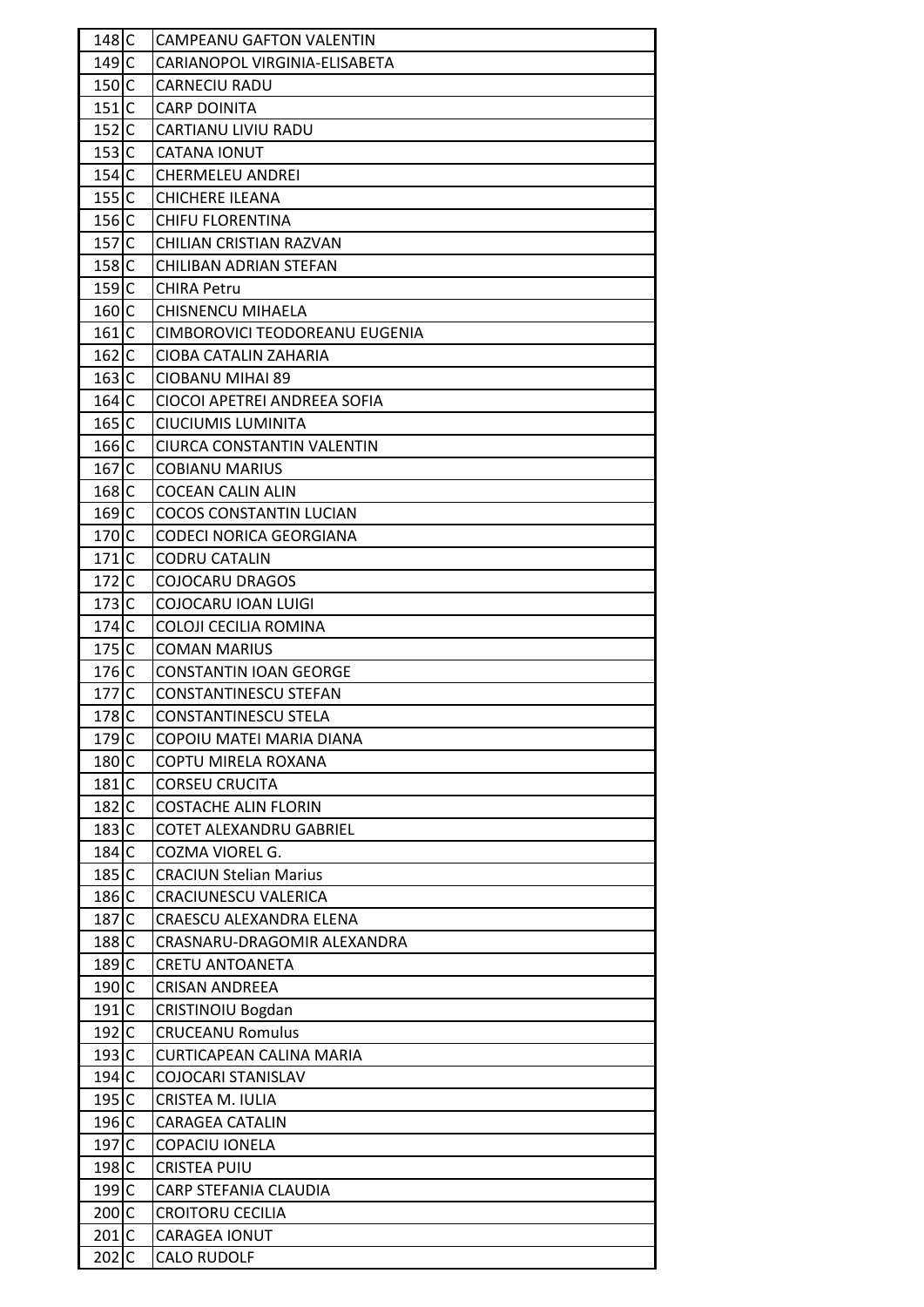| $203$ C           | <b>CUNESCU RADU</b>            |
|-------------------|--------------------------------|
| $204$ C           | <b>CIOLAN GEORGIANA</b>        |
| $205$ C           | <b>CROITORU BOGDAN</b>         |
| 206 C             | <b>CRETU SERGIU</b>            |
| 207C              | <b>CAZANOI ANATOL</b>          |
| 208 C             | <b>CORTEA EMIL</b>             |
| 209 C             | CHIRVASIU CIPRIAN ADRIAN       |
| $210$ C           | <b>CHIFA EMIL</b>              |
| 211C              | <b>CORLACIU CORLAU Ben</b>     |
| $212$ C           | <b>CRISTESCU MIHAELA</b>       |
| 213C              | <b>CIUCA VALENTIN</b>          |
| 214 <sub>IC</sub> | CEBOTARU ALEXANDRA             |
| 215C              | <b>CHITEALA FLORIN</b>         |
| $216$ C           | <b>CICEU CRISTIAN</b>          |
| 217C              | <b>CUSIN ADI</b>               |
| $218$ C           | <b>CABRERA YOANDRI</b>         |
| 219C              | <b>CISMASEANU RADU</b>         |
| 220C              | <b>COTRUS Aron</b>             |
| 221C              |                                |
|                   | CIAMA IOAN                     |
| 222C              | <b>CIOROMELLA DORU</b>         |
| $223$ C           | CHIVU Andrei Florin            |
| $224$ C           | CERVENI ZSUZASANA              |
| 225C              | CIMPEANU RADU IUSTIN           |
| $226$ C           | <b>CIMPEANU Constanta</b>      |
| 227C              | CANINO SARA                    |
| 228 C             | CIOBANU ANDREI 83              |
| $229$ C           | CIOCOIU NICOLAE                |
| 230 C             | <b>CIOBANU ANDY ROBERT</b>     |
| $231$ C           | <b>CICERONE TUDOR</b>          |
| $232$ C           | COJOCARU VICU                  |
| 233C              | <b>COSTRAS ROBERT CRISTIAN</b> |
| $234$ C           | CIOCAN LEONARD                 |
| 235C              | <b>COANDA GEORGE</b>           |
| $236$ C           | CIUSTEA DUMITRU CRISTIAN       |
| 237C              | <b>COMAN ANDREI</b>            |
| 238 C             | <b>CRISTI CONS</b>             |
| 239C              | CHILUT CATALIN CRISTIAN        |
| 240 C             | <b>CARTANESCU MIRCEA</b>       |
| 241C              | <b>CUCOVEI NATALIA</b>         |
| $242$ C           | CHITASHVILI EKATERINE          |
| $243$ C           | <b>CONSTANTIN DANIEL 78</b>    |
| 244C              | <b>CODREANU MIHAI</b>          |
| $245$ C           | <b>CONSTANTIN ION</b>          |
| $246$ C           | CONSTANTINESCU MIHAI           |
| 247 C             | CICOARA DRAGAN LUCIA           |
| $248$ C           | <b>COLER LUMINITA</b>          |
| 249 C             | <b>CROITOR DINU</b>            |
| 250 C             | CONSTANTIN ALEXANDRU           |
| 251C              | <b>COSTACHE MARIAN</b>         |
| $252$ C           | <b>COSTEA DAN</b>              |
| $253$ C           | <b>CIREBEA CRISTINA</b>        |
| $254$ C           | <b>COTOI ION</b>               |
| 255C              | <b>CAZAN Tiberiu</b>           |
| $256$ C           | <b>CLEANTE GEORGE</b>          |
| 257C              | <b>COSTACHE JAN</b>            |
|                   |                                |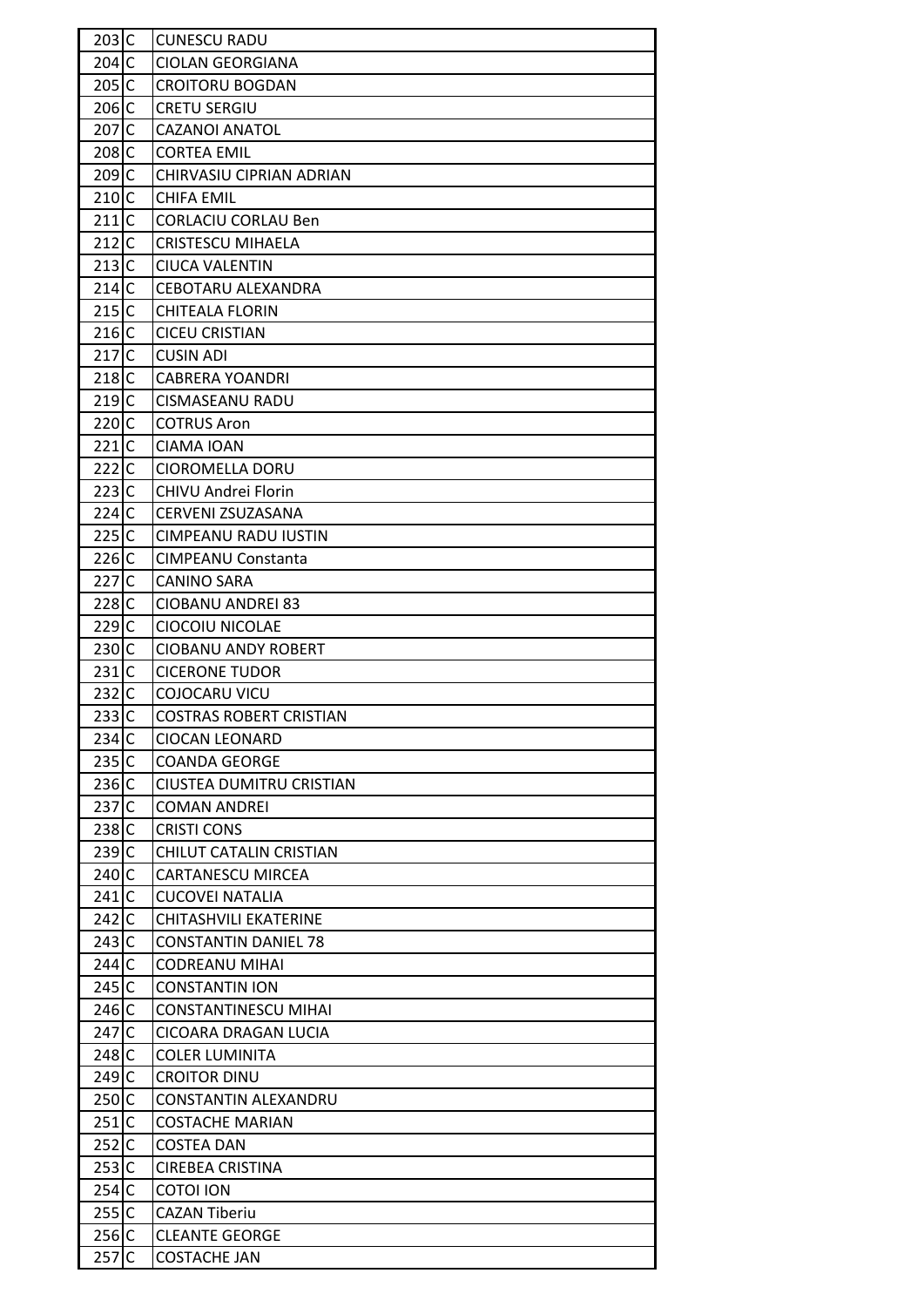| $258$ C            | <b>CLEANTE MARIAN</b>        |
|--------------------|------------------------------|
| $259$ C            | <b>COMANECI GABRIELA</b>     |
| $260$ C            | <b>CALIN CARMEN</b>          |
| $261$ C            | <b>CIURCA SORIN</b>          |
| $262$ D            | DANCIU Gheorghe              |
| $263$ D            | <b>DANILA CORINA</b>         |
| $264$ D            | DASCALU GEORGIA PETRUTA      |
| $265$ D            | <b>DAVID PATRICIA</b>        |
| $266$ D            | DE ALVARE JOSE ENRIQUE       |
| $267$ D            | DEACONU EMMANUEL GREGORY     |
| 268 D              | DENDEA MARIUS CRISTIAN       |
| $269$ <sub>D</sub> | <b>DENES MARIUS EUGEN</b>    |
| 270D               | DIACONEASA ROBERT ANTONIO    |
| $271$ D            | DIACONESCU IOANA             |
| $272$ D            | DOBRESCU FLORENTA MIHAELA    |
| $273$ D            | <b>DOBRESCU VLAD</b>         |
| $274$ D            | DOCZE ANDRAS                 |
| $275$ D            | DRAGAN OVIDIU VICTOR         |
| $276$ D            | <b>DRAGOI MIHAELA</b>        |
| $277$ D            | DRAGOI ORLANDO CATALIN       |
| 278D               | DRAGOMIR DRAGOS EDUARD       |
| 279 D              | <b>DRAGOMIR IONUT</b>        |
| 280 D              | DRAGOMIR MARIA               |
| $281$ D            | DRAGOMIR RAZVAN FLORIN       |
| $282$ D            | DRAGU ALEXANDRA IOANA        |
| $283$ D            | DRAGU MIHAI VALENTIN         |
| 284D               | DRAGUTU ALEXANDRU CATALIN    |
| 285 <sub>ID</sub>  | <b>DULA Vili</b>             |
| $286$ D            | DULCEAN VIRGIL LEONARD       |
| 287 <sub>D</sub>   | DUMBA DAN ALEXANDRU          |
| 288 D              | DUMBA FELICIAN FLORIN        |
| $289$ D            | DUMINICA ROMANITA ALEXANDRA  |
| 290 D              | DUMITRACHE VASILICA          |
| $291$ D            | DUMITRACHE VASILICA NICOLETA |
| $292$ D            | DUMITRESCU OCTAVIAN          |
| 293 D              | DUMITRIU DAN V.              |
| $294$ D            | <b>DUMITRU FLORIN 69</b>     |
| $295$ D            | DUMITRU GILBERT DRAGOS       |
| $296$ D            | DUNAEV ANDREI CRISTIAN       |
| $297$ D            | DUNCA ALIN MIHAI             |
| $298$ D            | <b>DUTAN VIRGIL</b>          |
| $299$ <sub>D</sub> | DRIGA BLASSA VIOLETA         |
| 300 D              | DOBRESCU EUGENIA             |
| $301$ D            | <b>DENDRINO PANAIT</b>       |
| $302$ D            | DAVID IONEL ALEXANDRU        |
| 303 D              | <b>DUMITRESCU CRISTIAN</b>   |
| $304$ D            | DANCIU LIDIA                 |
| $305$ <sub>D</sub> | <b>DIMITRIU Victoria</b>     |
| $306$ <sub>D</sub> | DRAGOMIR AUGUSTA             |
| $307$ D            | DANCIU L.                    |
| $308$ <sub>D</sub> | <b>DANILA DAN</b>            |
| $309$ <sub>D</sub> | <b>DRON DANIEL</b>           |
| 310 D              | <b>DAMIAN LIVIU</b>          |
| $311$ D            | <b>DUMITRU VIRGINICA</b>     |
| 312 D              | <b>DUMITRU DORIN</b>         |
|                    |                              |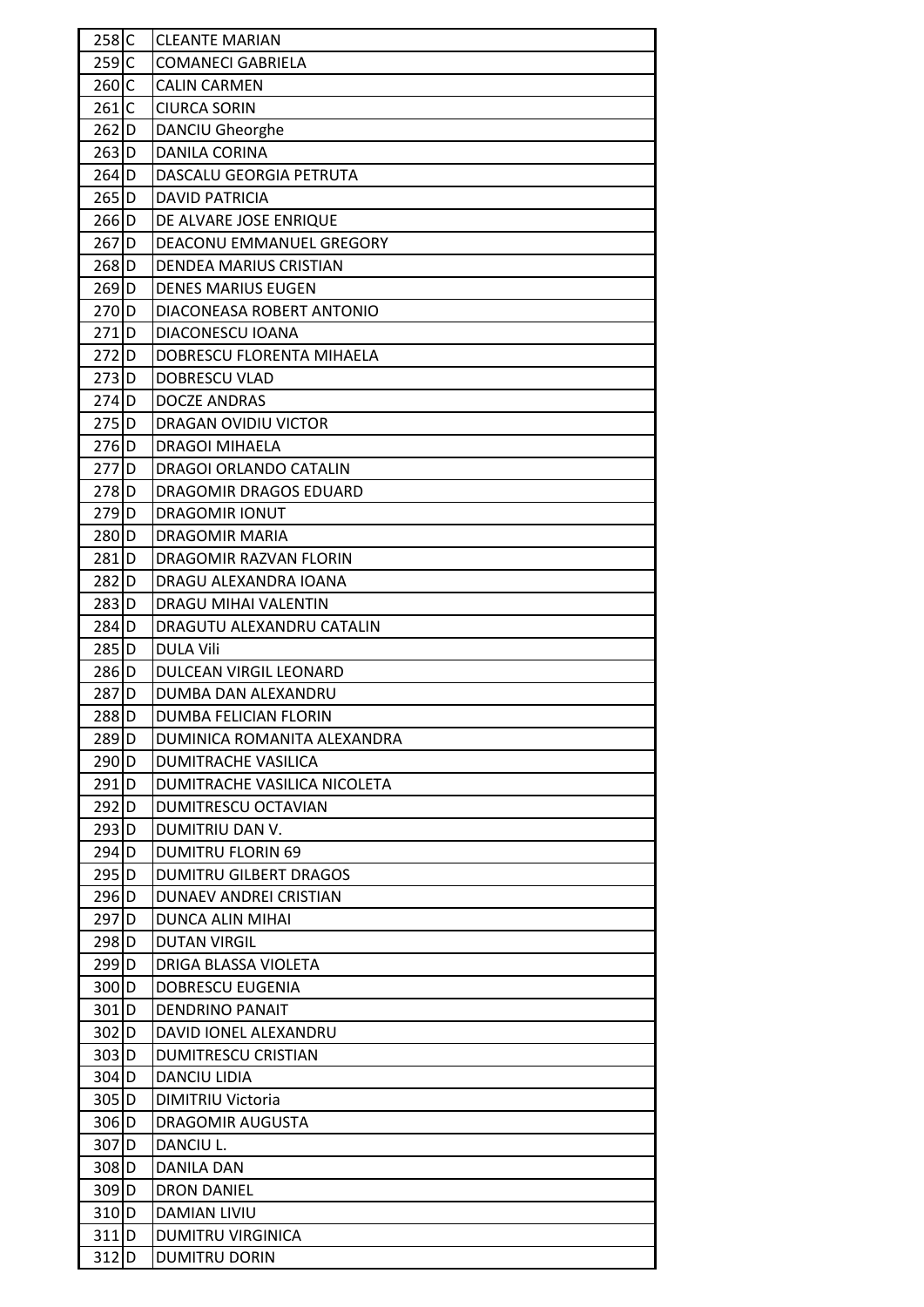| 313 D              | <b>DRAGAN ALIN MIHAI</b>           |
|--------------------|------------------------------------|
| $314$ D            | <b>DRAGOI RALUCA</b>               |
| $315$ D            | DRAGULEASA ADRIAN MIHAI            |
| $316$ D            | DRAGOI VIRGIL MIHAI                |
| 317D               | DUMBRAVA Nicolae                   |
| $318$ D            | <b>DEMIAN CRISTIAN</b>             |
| 319 <sub>ID</sub>  | DASCALOIU IONUT ALEXANDRU          |
| $320$ D            | DHM PRINTING AND ADVERTISING SRL X |
| $321$ D            | DIACONESCU COSTIN                  |
| $322$ D            | <b>DEMENY ANDREEA</b>              |
| $323$ D            | DIACONU Aurelia                    |
| $324$ D            | <b>DRAGEA Emil</b>                 |
| $325$ D            | DULCEANU FRANCISCA ANDREEA         |
| 326 <sub>ID</sub>  | <b>DRAGULIN DUMITRU</b>            |
| $327$ D            | <b>DUMITRESCU CRISTINA</b>         |
| $328$ D            | DUMA ROZALIA                       |
| $329$ D            | <b>DOBRE IULIANA</b>               |
| 330 D              | DALI Jozsef Istvan                 |
| $331$ D            | DRAGU ALEXA                        |
| 332 D              | <b>DRAGOMIR Ion Daniel</b>         |
| 333ID              | DOGARU VALERIA                     |
| 334 E              | EL SHAMALI LAILA DOLORES           |
| 335 E              | ENACHE MARIANA ANITA               |
| 336 E              | <b>ENE VALENTIN TONI</b>           |
| 337 E              | EREMIA RADU DUMITRU                |
| 338 E              | ETIE DAVID SYLVIAN                 |
| 339E               | <b>ENACHE MIHAI CIPRIAN</b>        |
| 340 <b>E</b>       | EISIKOVITS HERMAN                  |
| $341$ <sup>E</sup> | EISIKOVITS ILEANA                  |
| $342$ E            | EFTIMIU MAGDALENA                  |
| 343 E              | ENE CORNEL                         |
| 344 E              | <b>ENE MARIA 70</b>                |
| 345 E              | <b>EMANDI LUCIAN</b>               |
| 346 E              | <b>ENACHE NICOLAE</b>              |
| 347 E              | ELTETO JOSZEF                      |
| 348 E              | <b>ELEKES CSABA</b>                |
| $349$ F            | <b>FADORAS TOMI DORU</b>           |
| 350F               | <b>FARIS ISLAM</b>                 |
| $351$ F            | <b>FERENCZ DAVID</b>               |
| $352$ F            | FIRICA OANA ANCA                   |
| $353$ F            | <b>FIRULESCU OCTAV</b>             |
| $354$ F            | <b>FISCU PARASCHIVA</b>            |
| $355$ F            | <b>FLOREA CONSTANTIN</b>           |
| 356 F              | <b>FLORESCU MIHAIL</b>             |
| $357$ F            | <b>FRINCU IONUT ALEXANDRU</b>      |
| $358$ F            | <b>FUNDESCU Adrian</b>             |
| $359$ F            | <b>FUCHS OLGA</b>                  |
| $360$ F            | FLOCEA MIHAELA ANDREEA             |
| $361$ F            | <b>FELDIOREAN FELICIA</b>          |
| $362$ F            | <b>FLORESCU CONSTANTIN</b>         |
| $363$ F            | <b>FLOREA IULIAN GEORGIAN</b>      |
| $364$ F            | <b>FARCAS GHEORGHE</b>             |
| $365$ F            | FILOTTI DANA CARMEN                |
| $366$ F            | <b>FATIOL TIBERIU</b>              |
| 367 F              | <b>FLORESCU ELIZA</b>              |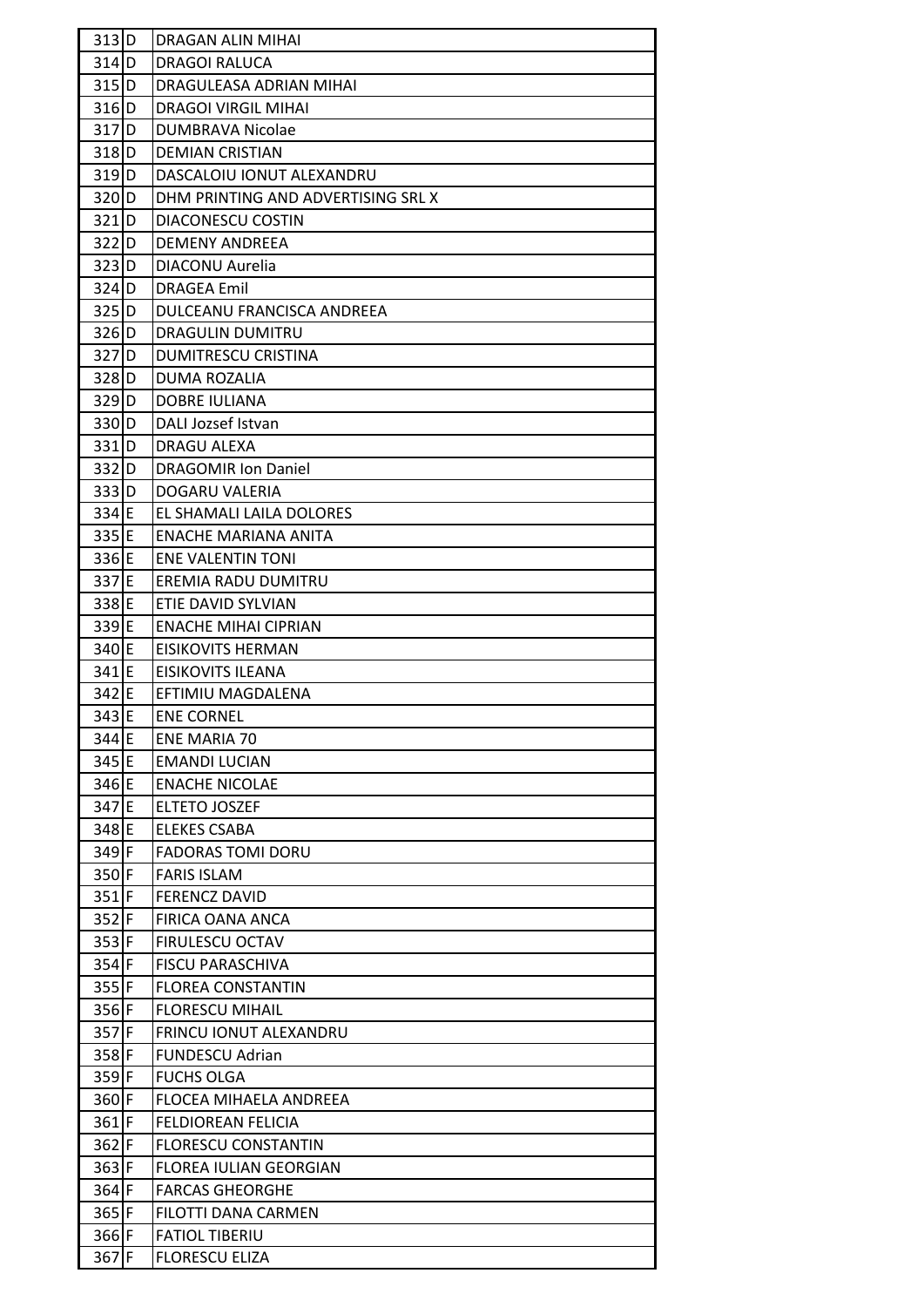| 368 G              | <b>GAICA ANDREEA</b>                |
|--------------------|-------------------------------------|
| $369$ G            | <b>GALETIN GHEORGHE</b>             |
| 370 G              | <b>GALUSANU ELENA</b>               |
| $371$ G            | <b>GARCEA Ioan Codrut</b>           |
| $372$ G            | <b>GAVRILA ANETA</b>                |
| 373 G              | <b>GAVRILA LAURENTIU GHEORGHE</b>   |
| 374 <sub>G</sub>   | <b>GEAMBASU PETRE</b>               |
| 375 G              | <b>GEORGE ADRIAN ILIE</b>           |
| 376 G              | <b>GEORGESCU ELIZA</b>              |
| $377$ G            | <b>GHENGHEA EUGEN MIRCEA</b>        |
| 378 G              | <b>GHEORGHE PAUL VINICIUS</b>       |
| $379$ G            | <b>GHEORGHITA NICUSOR MIHAI</b>     |
| 380 G              | <b>GOGEA VASILE</b>                 |
| 381 <sub>G</sub>   | <b>GOGOASE ILIE RAZVAN</b>          |
| 382 G              | <b>GOREAEV CORNELIA</b>             |
| 383 G              | GRADINARU DAN                       |
| 384 G              | <b>GRADINARU NARCIS ADRIAN</b>      |
| 385 G              | <b>GRAMA MIHAI</b>                  |
| $386$ <sup>G</sup> | <b>GRIDAN HORIA MIHAIL</b>          |
| 387 G              | <b>GROSU SEBASTIAN</b>              |
| 388 G              | <b>GRUJIC LJUBISA</b>               |
| 389 G              | <b>GURGHIAN CORNELIA</b>            |
| 390 G              | GUSATU RAMONA DIANA                 |
| $391$ G            | <b>GRIGORESCU ELISABETA</b>         |
| 392 G              | <b>GHEORGHIU Gabriel</b>            |
| 393 G              | <b>GRIGORE OANA LIVIA</b>           |
| $394$ G            | <b>GEORGE Tudor</b>                 |
| $395$ G            | <b>GHEORGHE ALIN LEONARD</b>        |
| 396 G              | <b>GRADINARIU GABRIELA</b>          |
| 397 G              | <b>GREENEYE MUSIC</b>               |
| 398 G              | <b>GARBEA HORIA</b>                 |
| 399 G              | GHIOCEL MIHAI ALEXANDRU             |
| 400 G              | <b>GURIANU SORIANA</b>              |
| $401$ G            | <b>GUTU DENISE IOANA</b>            |
| $402$ G            | <b>GAGIU ADRIAN</b>                 |
| 403 G              | <b>GABORA MATE EVA</b>              |
| $404$ G            | <b>GEORGESCU Oreste</b>             |
| $405$ G            | <b>GASPARY ISTVAN ZSOLT</b>         |
| 406 G              | <b>GAINUSA GHEORGHE GINEL</b>       |
| $407$ G            | <b>GOT PETRE</b>                    |
| 408 G              | <b>GLIGA NATALIA</b>                |
| $409$ <sup>G</sup> | <b>GHENTZER PAUL</b>                |
| 410 G              | <b>GHEORGHIU ANDREI RADU</b>        |
| $411$ G            | <b>GRADINARU Emil</b>               |
| $412$ G            | <b>GHINOIU AURORA</b>               |
| 413 G              | <b>GALEV IOSUA</b>                  |
| $414$ G            | <b>GIVULESCU CORNEL</b>             |
| $415$ G            | <b>GAVRIL ANDREI</b>                |
| $416$ G            | <b>GLICA ROMULUS</b>                |
| $417$ G            | <b>GILMEANU POMPILIU</b>            |
| $418$ G            | <b>GEORGESCU ALEXANDRU VALENTIN</b> |
| $419$ G            | <b>GUTU MIRCEA</b>                  |
| 420H               | <b>HARAGA GABRIEL</b>               |
| $421$ H            | HARIGA ALEXANDRU MARIUS             |
| 422 H              | HARSULESCU RADU BOGDAN              |
|                    |                                     |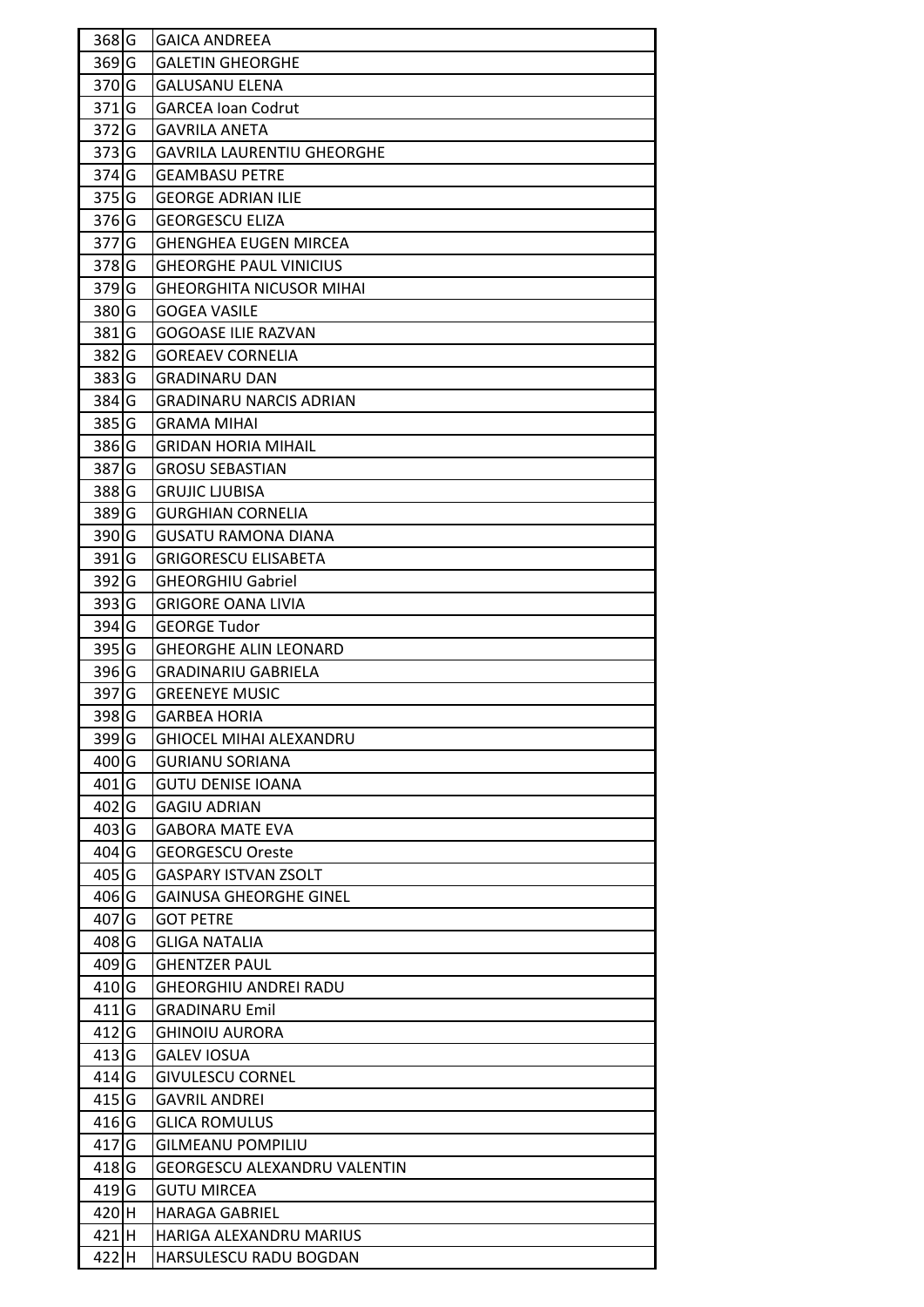| 423H             | <b>HASNAS IRINA OLGA</b>       |
|------------------|--------------------------------|
| $424$ H          | <b>HATIEGANU DOINA</b>         |
| 425H             | HERGHELEGIU TEODORA CLAUDIA    |
| 426 H            | HODOR LIVIU ILIE               |
| 427H             | HORNOIU CORNELIU ANDREI        |
| $428$ H          | <b>HRISANIDE ALEXANDRU</b>     |
| $429$ H          | HRISTEA MARLENE JANETTE        |
| $430$ H          | HUMENIUC ALEXANDRU FLORIN      |
| $431$ H          | HURDUGACI ALEXANDRU TIBERIU    |
| $432$ H          | <b>HUTANU CIPRIAN</b>          |
| 433H             | <b>HOINIC BUJOREL</b>          |
| 434 H            | <b>HLAVASCA OANA</b>           |
| 435H             | <b>HRAVRILIUC ALEXANDRU</b>    |
| $436$ H          | <b>HORGA RODICA</b>            |
| 437H             | <b>HOREZ ALINA</b>             |
| $438$ H          | <b>HARY Bela Adalbert</b>      |
| 439H             | <b>HODAN MARIANA</b>           |
| 440H             | <b>HEISU GABRIEL</b>           |
| 441 <sub>H</sub> | <b>HAN CALIN</b>               |
| $442$ H          | <b>HRISAFI IOAN</b>            |
| 443 H            | <b>HRISCU Liviu</b>            |
| 444 H            | <b>HORS SERBAN</b>             |
| 445 H            | <b>HOLCA ALIN</b>              |
| 446 H            | <b>HOREA ION</b>               |
| $447$            | <b>IACOB ADRIAN MIHAI</b>      |
| 4481             | <b>IACOB PETRONELA</b>         |
| $449$            | <b>IASZBERENY RADU DANIEL</b>  |
| 450              | ILIE ADRIAN CONSTANTIN         |
| $451$            | ILIESCU VALENTIN ADRIAN        |
| 4521             | <b>ILUT LUCIAN CLAUDIU</b>     |
| $453$            | <b>IONESCU Lucian</b>          |
| $454$            | <b>IONITA IONEL VIOREL</b>     |
| $455$            | <b>IORDACHE VIRGIL</b>         |
| 456              | <b>IORDAN SILVIU ALEX</b>      |
| 4571             | <b>ISASI SALAS BARBARA</b>     |
| 458              | <b>ISMAIL ALI</b>              |
| $459$            | <b>IRIMIE FLORIN</b>           |
| 460              | <b>IONESCU COSMIN PAUL</b>     |
| $461$            | <b>IJAC ZINA</b>               |
| 4621             | <b>ILIUTA GABRIELA</b>         |
| $463$            | <b>IVAN STANESCU DAN</b>       |
| $464$            | <b>IDU BARBU CLEMENT</b>       |
| $465$            | <b>IACOBESCU ANTONIA CLARA</b> |
| 466              | <b>ILIE INA</b>                |
| 4671             | <b>INDREI MIHAI</b>            |
| $468$            | <b>INGLESSIS DIMITRIE</b>      |
| 4691             | <b>IACOB ROXANA</b>            |
| 4701             | <b>IONESCU DANIELA</b>         |
| $471$            | <b>IUGA RAUL</b>               |
| 4721             | <b>IGNA Vasile</b>             |
| $473$            | <b>IORDANESCU BOGDAN LIVIU</b> |
| $474$            | <b>IONESCU CRISTINA</b>        |
| $475$            | <b>IORDANESCU ALICE</b>        |
| 476              | <b>IORDACHE Toni</b>           |
| $477$            | <b>ILIE CRISTIAN</b>           |
|                  |                                |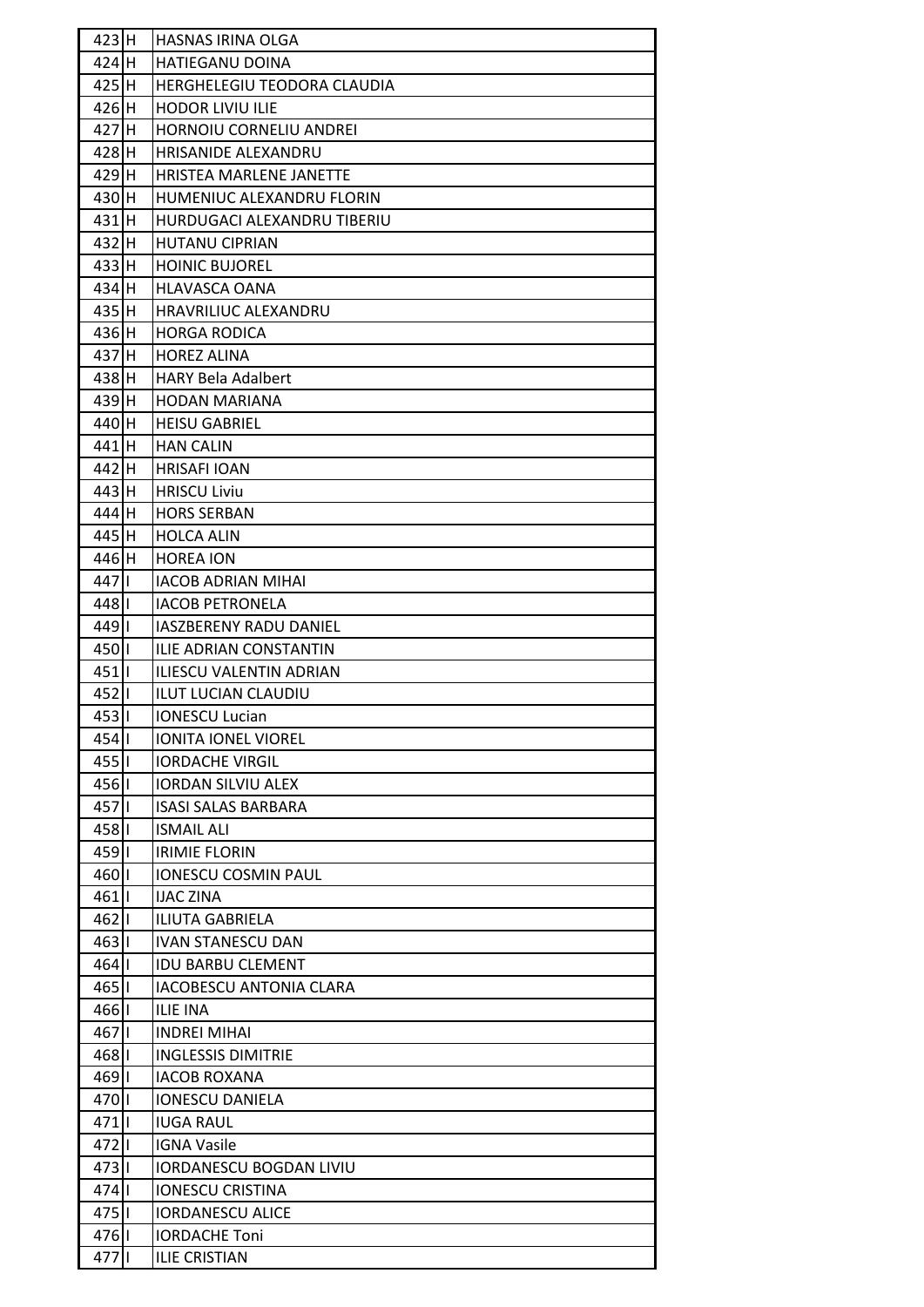| 478                | <b>IORDANESCU STEFAN</b>        |
|--------------------|---------------------------------|
| 4791               | <b>ISTRATE ADRIAN IONEL 50</b>  |
| 480                | <b>IONESCU MIRUNA</b>           |
| 481 <b>II</b>      | <b>ISPAS IOANA ADRIANA</b>      |
| 4821               | <b>IUGA NORA</b>                |
| $483$              | <b>IONESCU DAN SERGIU</b>       |
| 4841               | <b>IGNAT MADALINA</b>           |
| 485   1            | <b>IORDAN ANDREEA CATALINA</b>  |
| 486 <b>II</b>      | <b>IONESCU MARIANA</b>          |
| 487                | <b>IONITA AUREL</b>             |
| 488                | <b>IONITA DANIEL</b>            |
| 4891               | <b>IORDACHE MIHAELA 87</b>      |
| 490                | <b>IOVA DANIEL</b>              |
| 491                | <b>IONITA Virgil</b>            |
| 492   1            | <b>IONESCU KIM TANIA</b>        |
| $493$ J            | JECKEL ALICE SIMONA             |
| $494$ J            | <b>JOO SANDOR SEBESTYEN</b>     |
| $495$ J            | JINGA Naina                     |
| 496 K              |                                 |
|                    | <b>KALANYOS CSABA</b>           |
| 497 K              | KIVU M.ANDREI                   |
| 498 K              | <b>KOVACS NORBERT LEVENTE</b>   |
| $499$ <sup>K</sup> | <b>KUI IOAN</b>                 |
| 500K               | <b>KRAUSER DIETRICH</b>         |
| 501K               | <b>KANALAS Vilmos Rudolf</b>    |
| $502$ <sup>K</sup> | <b>KOCSIS FRANCISC</b>          |
| 503K               | <b>KASET ANGELA</b>             |
| $504$ <sup>K</sup> | <b>KOVACS Zoltan</b>            |
| $505$ <sup>K</sup> | <b>KOTARCIC DEJAN</b>           |
| $506$ <sup>K</sup> | KARAFIZI ELENA                  |
| 507 K              | <b>KALIN VELEV</b>              |
| 508 K              | KHALID AL QUTOB                 |
| $509$ <sup>L</sup> | <b>LABES PETRE ADRIAN</b>       |
| $510$ <sup>L</sup> | <b>LACATUS ANDREI</b>           |
| $511$  L           | LADNER TIBERIU IOAN             |
| $512$ L            | LAZAR DANIELA ADINA             |
| $513$ L            | LAZAR LILIANA ECATERINA         |
| $514$  L           | LAZARICA STEFAN FLORIAN         |
| $515$  L           | LEAHU OANA VERONICA             |
| $516$  L           | LEFTARACHE MARIUS               |
| $517$  L           | LEFTERICA IONELIA               |
| $518$ L            | LEVA Vasile                     |
| $519$ <sup>L</sup> | <b>LEVENT SALI</b>              |
| $520$  L           | LICA Nicolae                    |
| $521$  L           | LUNGEANU IOAN DRAGOS CONSTANTIN |
| $522$  L           | LUNGU MIRELA                    |
| $523$  L           | LUNGU STEFAN 82                 |
| $524$  L           | LUPESCU GEORGIANA OTILIA        |
| $525$  L           | LUPU CONSTANTIN                 |
| $526$  L           | LUTAS RODICA LILIANA            |
| 527L               | LISAN ANGEL LIVIU               |
| $528$ L            | <b>LEONTE ANGELA</b>            |
| $529$  L           | LAZAR RAMONA ADELINA            |
| 530L               | <b>LUKAS JANOS</b>              |
| 531L               | LUNGU AUREL                     |
| 532L               | <b>LEONTE VIOLETA</b>           |
|                    |                                 |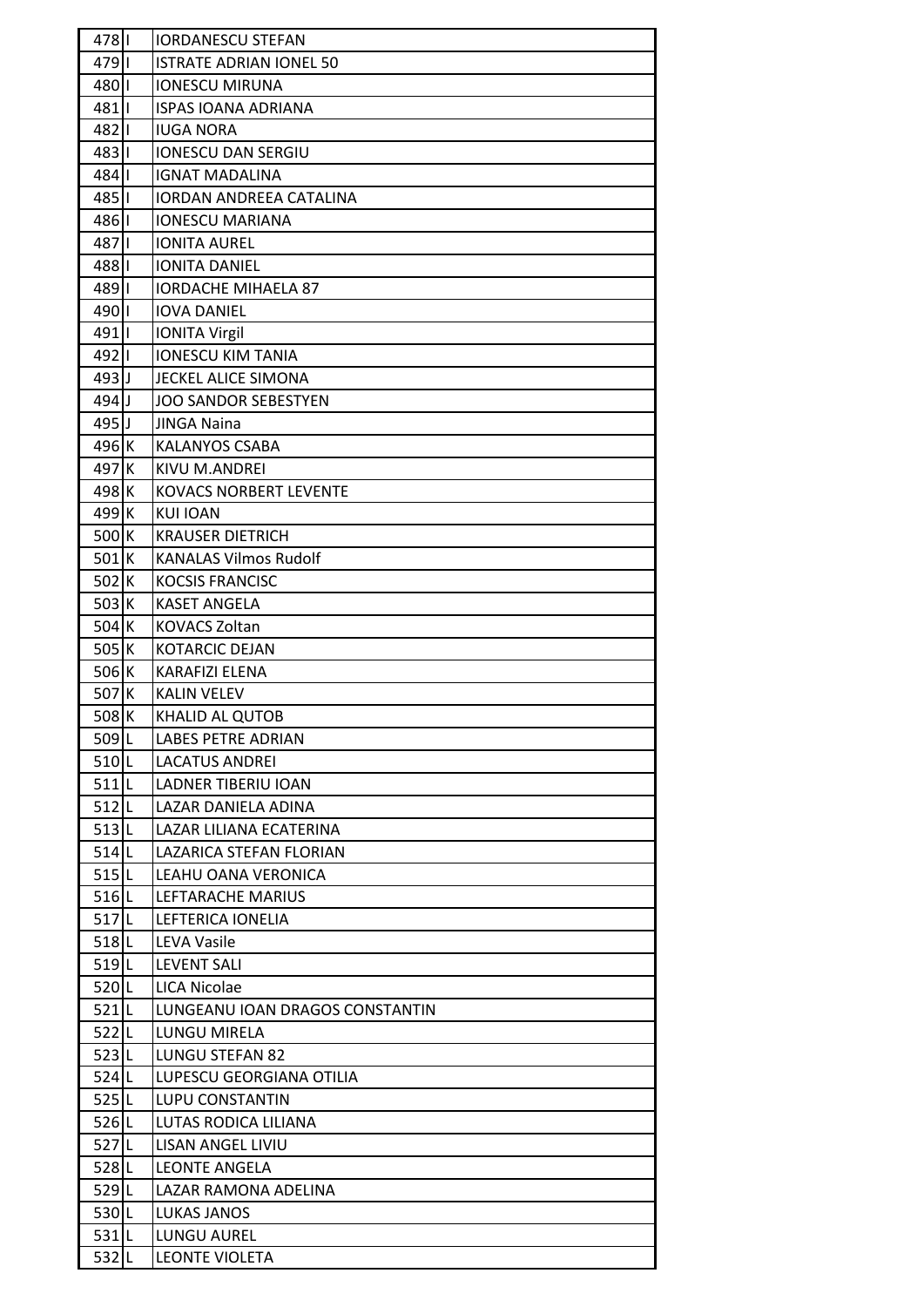| 533L     | <b>LUCA GHEORGHE</b>            |
|----------|---------------------------------|
| $534$ L  | LANGER CSABA                    |
| 535L     | LECA HARALAMB                   |
| $536$  L | LUPU ANDREI 98                  |
| 537L     | <b>LORIOT FREDERIK PASCAL</b>   |
| 538 M    | MAGDIN VIORICA ANA              |
| 539 M    | <b>MAIOR IOAN</b>               |
| 540 M    | MAN VASILE ALEXANDRU            |
| $541$ M  | <b>MANCAS DAN ALEXANDRU</b>     |
| 542 M    | <b>MANDRASTEANU CONSTANTIN</b>  |
| $543$ M  | MARDARI OCTAVIAN                |
| $544$ M  | <b>MARGINEAN HORIA VASILE</b>   |
| $545$ M  | <b>MARIN MARIUS</b>             |
| 546 M    | <b>MARINA UIFALEAN ION</b>      |
| $547$ M  | <b>MARINESCU MIHAI</b>          |
| 548 M    | MARTA ANA MARIA                 |
| 549 M    | <b>MATACHE IOANA</b>            |
| 550 M    | <b>MATEESCU MARIUS</b>          |
| $551$ M  | <b>MATEI ALEXANDRU</b>          |
| $552$ M  | <b>MATEI ECATERINA MARINA</b>   |
| $553$ M  | <b>MATEI ELENA</b>              |
| 554 M    | <b>MATEIUC MARIAN PETRU</b>     |
| 555 M    | MAXIM ISABELA ALEXANDRINA       |
| 556 M    | <b>MAXIM MARCEL</b>             |
| 557 M    | MAYAYA HZAL A NKA               |
| 558 M    | <b>MEREUTA CRISTIAN</b>         |
| $559$ M  | MEZINCESCU ALICE-MIHAELA        |
| 560 M    | MEZINCESCU CARMEN-ANA           |
| $561$ M  | <b>MICU CATALIN IONUT</b>       |
| 562 M    | MIERLUSCA ADRIAN                |
| 563 M    | MIHAESCU IOANA                  |
| 564 M    | <b>MIHAI FLORIAN</b>            |
| 565 M    | MIHALA SORIN IONUT              |
| 566 M    | MIHALACHE MARINA MIHAELA        |
| 567 M    | <b>MIHALI GAVRILA</b>           |
| 568 M    | MINCULESCU IOANA                |
| 569 M    | <b>MIRON DIANA</b>              |
| 570 M    | <b>MISCUTIA BUJOR</b>           |
| 571 M    | <b>MITROI MIHAI DANIEL</b>      |
| 572 M    | <b>MITROI STEFAN</b>            |
| $573$ M  | MOHAMAD SORANA DARCLEE          |
| 574 M    | <b>MOISESCU CAMELIA MIHAELA</b> |
| 575 M    | <b>MOLNAR EDE</b>               |
| 576 M    | <b>MOSCALIUC VICTOR GABRIEL</b> |
| 577 M    | <b>MOSTENESCU DRAGOS</b>        |
| 578 M    | MOVILEANU ALINA CRISTINA        |
| 579 M    | MUNTEANU CRISTIAN IOAN          |
| 580 M    | MUNTEANU MONICA                 |
| 581 M    | MUNTEANU RAZVAN 77              |
| 582 M    | <b>MUNTEANU Vlad Costin</b>     |
| 583 M    | <b>MURARU VASILE</b>            |
| 584 M    | <b>MUTASCU Dan</b>              |
| 585 M    | <b>MUTU LIVIU</b>               |
| 586 M    | <b>MUNTEAN loan</b>             |
| 587 M    | MEZINCESCU ALEXANDRU LUCA       |
|          |                                 |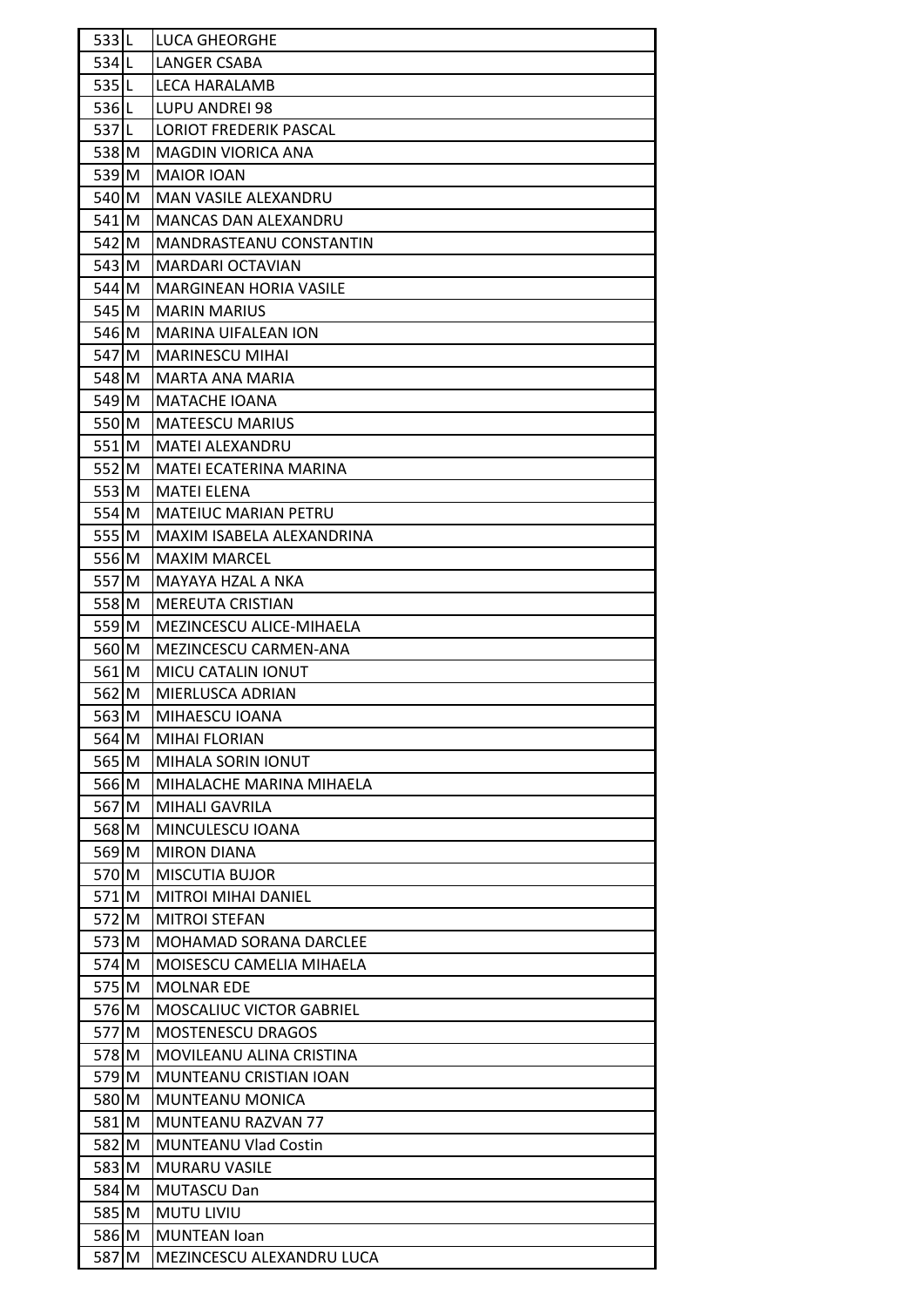| 588 M              | MOROZOV VANDA                                     |
|--------------------|---------------------------------------------------|
| 589 M              | MICU DOINA RODICA                                 |
| 590 M              | MICU ECATERINA                                    |
| $591$ M            | MICU EUGENIA                                      |
| 592 M              | <b>MERES MELANIA</b>                              |
| $593$ M            | <b>MUSAT FLOAREA</b>                              |
| 594 M              | <b>MATEI MARTHA</b>                               |
| 595 M              | <b>METIANU LUCIAN</b>                             |
| 596 M              | <b>MATEEAS ALEXANDRU</b>                          |
| 597 M              | <b>MOLDVAI SORINA</b>                             |
| 598 M              | MOGOSANU DENISA MARINA                            |
| 599 M              | MIHALACHE MIRELA                                  |
| 600 M              | <b>MINCA GHEORGHE</b>                             |
| 601 M              | <b>MAXIM ION</b>                                  |
| $602$ M            | <b>MATEESCU LIVIU</b>                             |
| $603$ M            | <b>MUSTE Vasile</b>                               |
| $604$ M            | <b>MORENO FROMI</b>                               |
| 605 M              | <b>MIHAIL Liana</b>                               |
| 606 M              | MUSATESCU DAN                                     |
| 607 M              | MICLOS IOAN                                       |
| $608$ M            | <b>MALIN DUMITRU</b>                              |
| $609$ M            | <b>MANTA Apostol</b>                              |
| 610 M              | MAGHETI ELENA BIANCA                              |
| $611$ M            | <b>MORAGA ANA</b>                                 |
| $612$ M            | <b>MOLDOVAN CRISTINA</b>                          |
| $613$ M            | <b>MOZER DEVON</b>                                |
| $614$ M            | <b>MUSTEA ANA</b>                                 |
| $615$ M            | <b>MANOLACHE GEORGE</b>                           |
| $616$ M            | MOCANU VASILICA                                   |
| $617$ M            | <b>MELO CARDENAS BRIAN ANDRES</b>                 |
| 618 M              | MAZUROV Igor                                      |
| $619$ M            | <b>MISLEA ANA</b>                                 |
| $620$ M            | MIHET OVIDIU                                      |
| $621$ M            | MARINESCU Gheorghe                                |
| $622$ M            | MORARU ADRIAN EUGEN                               |
| $623$ M            | <b>MORAR MIHAI</b>                                |
| $624$ M            | <b>MATEI VALERIU</b>                              |
| $625$ M            | MOLDOVEANU RALUCA                                 |
| $626$ M            | MOCANU DANIELA                                    |
| $627$ M            | MACOVEI ION                                       |
| $628$ M            | <b>MAXIM ANDREI</b>                               |
| $629$ M            | MUNTEANU LELIA                                    |
| 630M               | <b>MANU ION</b>                                   |
| 631 M              | MADIAR LUCIAN VASILE                              |
| $632$ M<br>$633$ M | <b>MOLDOVAN NICUSOR</b>                           |
|                    | <b>MARTINESCU IONUT</b>                           |
| $634$ M            | MATASA ALEXANDRU IONUT<br><b>MELINTE IOAN</b>     |
| $635$ M<br>$636$ M |                                                   |
| 637 M              | <b>MORGENSTERN CRISTIAN</b><br><b>MATZA IULIU</b> |
| $638$ M            | MIHALCEA MARIOARA                                 |
| $639$ M            | <b>MITRAN LUANA</b>                               |
| 640 M              | MOLDOVAN ALEXANDRA 00                             |
| $641$ M            | <b>MUNTEANU PETRE</b>                             |
| $642$ M            | MORENO MICKE ALEXANDRO                            |
|                    |                                                   |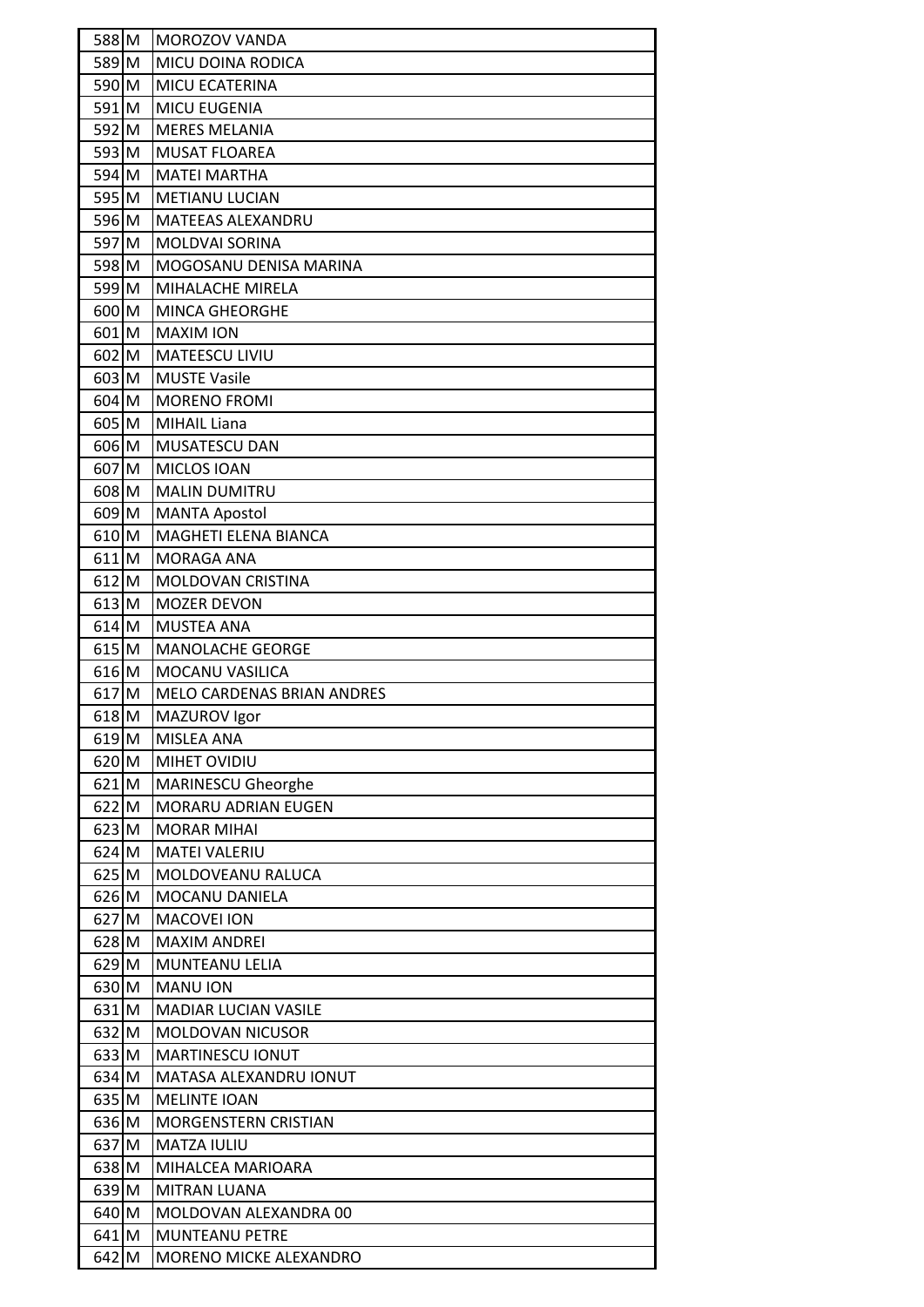| $643$ M            | MICULA VIOREL                       |
|--------------------|-------------------------------------|
| $644$ M            | <b>MUCHE MIHAI</b>                  |
| 645 N              | NAGACEVSCHI VIORICA                 |
| 646 N              | <b>NASSER Sultan</b>                |
| $647$ N            | NASTASELU VALU                      |
| 648 N              | <b>NEACSU DANA</b>                  |
| $649$ N            | NEACSU IOAN TIBERIU                 |
| 650 N              | NECHITA CONSTANTIN                  |
| $651$ <sup>N</sup> | NECULA MARIA                        |
| $652$ N            | NECULAU CIPRIAN                     |
| $653$ N            | NECULAU DANUT DUMITRU               |
| $654$ N            | <b>NEDELCU DRAGOS</b>               |
| $655$ <sup>N</sup> | NEGUTU CONSTANTIN                   |
| 656 N              | NICHITA ALEXANDRU AURELIAN          |
| 657 N              | NICOARA STOICA PAUL FLORIN          |
| 658 N              | NICOLAE FLORIAN COSMIN              |
| 659 N              | NICORESCU ECATERINA                 |
| 660 N              | NICULESCU NICOLAE                   |
| 661 N              | NISTORESCU MIRCEA GABRIEL           |
| 662 N              | <b>NITU GEORGIAN</b>                |
| 663 N              | NTUMBA MICHAEL RICHIE               |
| 664 N              | NISTOR IOAN IOSIF                   |
| 665 N              | NICOLESCU ANGELA                    |
| 666 N              | <b>NAVAR ANDREI</b>                 |
| 667 N              | NICOLESCU GHEORGHE                  |
| 668 N              | NICOLESCU MIRCEA                    |
| 669 N              | NEGOIASA ELENA ALINA                |
| 670 N              | <b>NEGRU SILVIA</b>                 |
| $671$ N            | <b>NASTASE CRISTIAN</b>             |
| 672 N              | <b>NISTOR IOSIF</b>                 |
| $673$ N            | NANTU MIHAI TIBERIU                 |
| 674 N              | <b>NASTASE FLORIN</b>               |
| $675$ <sup>N</sup> | NICOLAEV Alexandru                  |
| 676 O              | <b>OANCEA IRINA</b>                 |
| 6770               | <b>ODAGESCU IRINA</b>               |
| 678 0              | OERU SILVIU TEODOR                  |
| 679 O              | OKOTAKA EBALE CHEHEREZADE VALENTINE |
| 680 O              | OLISEVSCHI RODICA                   |
| 681   0            | <b>OLOIERU PETRU</b>                |
| 6820               | OLTEANU Ion                         |
| 683 O              | ONA MARIANA                         |
| 684 0              | ONCESCU NICOLAE TUNARU              |
| 685 O              | OPAIT ANA MARIA VIRGINIA            |
| 686 0              | <b>OPREA GEORGE 52</b>              |
| 6870               | OPREA NICU 89                       |
| 6880               | <b>OPREA STEFAN DANIEL</b>          |
| 689 O              | OLARU DOINA LILIANA                 |
| 690 O              | OLARU SILVIU                        |
| 691 0              | OSUTAUNU                            |
| $692$ O            | ORIAN NICOLAE ALEXANDRU             |
| 693 0              | OLARU ANDREEA                       |
| 694 O              | <b>OLARESCU AURELIA</b>             |
| 695 O              | <b>OLARU SILVIU GABRIEL</b>         |
| 696 P              | PACEAG HORIA                        |
| 697 P              | PALADE ANDRADA VALENTINA            |
|                    |                                     |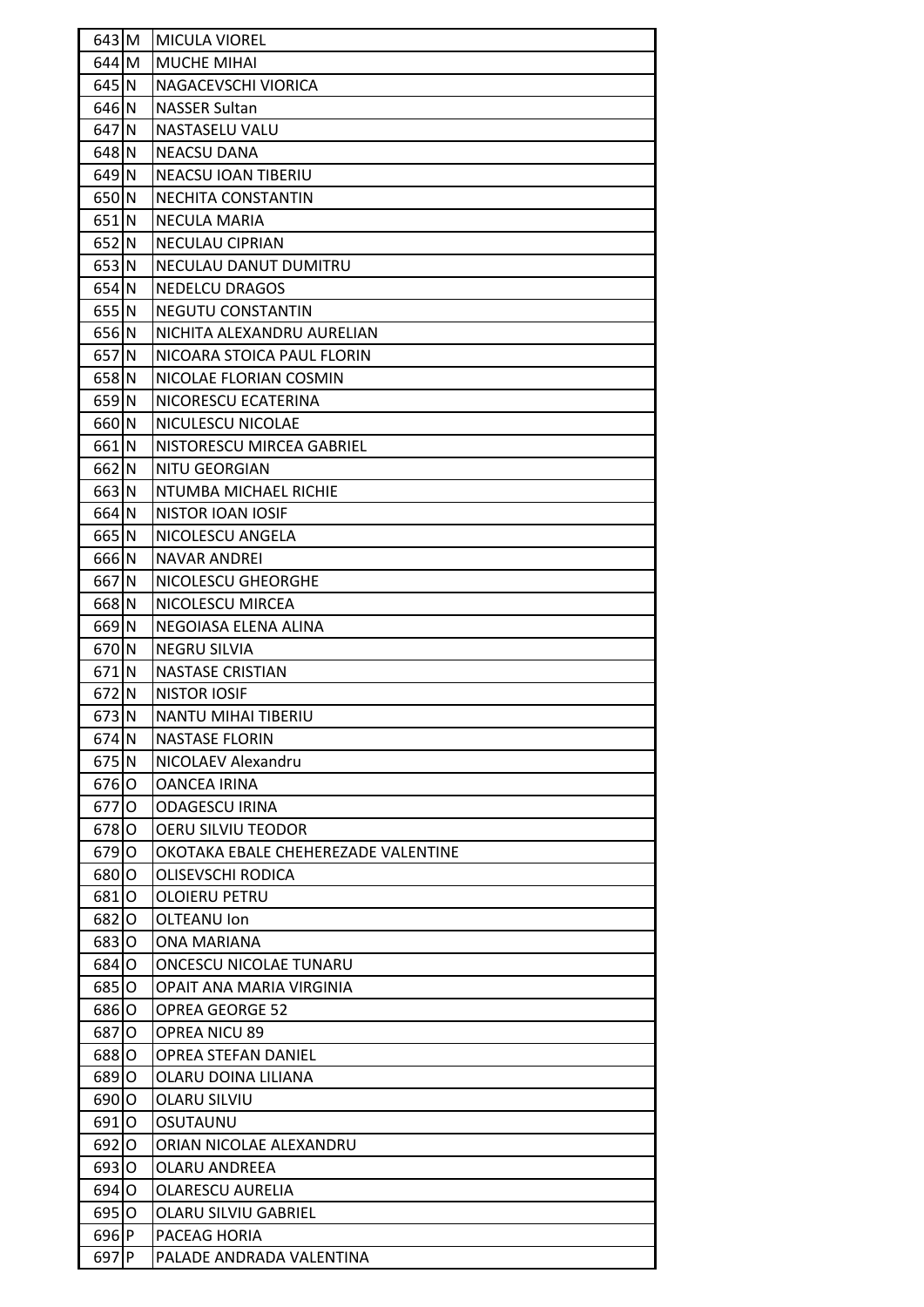| $698$ P          | <b>PALICI MARIUS</b>          |
|------------------|-------------------------------|
| $699$ P          | <b>PANAIT PAUL DANIEL</b>     |
| 700P             | PANTEA ALEXANDRU              |
| 701P             | PARASCHIV MARIUS CRISTIAN     |
| 702 P            | PARCALABU ANCA                |
| 703 P            | PASCAL CIPRIAN IOAN           |
| 704 P            | PASCU ANDA MIHAELA            |
| 705 P            | PAUN ALEXANDRU BOGDAN         |
| 706 P            | PAVEL ALEXANDRA PETRUTA       |
| 707 P            | PAVLU VIORICA                 |
| 708 P            | PENCHAS ROLL SERGIO           |
| 709 P            | PENCIU GEORGE BOGDAN          |
| 710P             | PENES MARCELA                 |
| $711$ $P$        | PERNIU VICENTIU MIRCEA        |
| $712$ P          | PETCHESCU GOIA MARIA          |
| 713P             | PETCU DIANA ASTRID            |
| $714$ P          | PETIANU ANCA                  |
| $715$ $P$        | PETRE MADALINA                |
| 716P             | PETREA MIHAI CRISTIAN         |
| $717$ $P$        | <b>PETRESCU ADRIAN</b>        |
| 718P             | PETRESCU ANDREI IONUT         |
| $719$ P          | PETRICA RALUCA CRISTINA       |
| 720P             | PETRICENCO PAVEL              |
| $721$ $P$        | PIPEAUA CATALIN VALENTIN      |
| 722P             | PISTRILA FLORIN               |
| $723$ P          | <b>POATY SOUAMI MARCELLE</b>  |
| 724P             | POCSA GABRIELA SILVIA         |
| 725P             | POLIZU NELU LAZAR             |
| 726P             | POMPONIU ION DAN EMANUEL      |
| 727 P            | PONORAN IONESCU REMUS DUMITRU |
| 728P             | POP NICOLETA IZABELA          |
| 729 <sub>P</sub> | POPA ANDREI                   |
| 730P             | POPA DRAGOS ANDREI 95         |
| 731P             | POPA FLORIN                   |
| 732 P            | POPA IRINA LUIZA              |
| 733 P            | POPENECI NICOLAE              |
| 734 P            | POPESCU CONSTANTIN            |
| 735P             | POPESCU DENISA                |
| 736P             | POPESCU IULIAN ADRIAN         |
| 737 P            | POPOVICI MIHAI EDUARD         |
| 738P             | PORCISTEANU CRISTIAN          |
| 739P             | POSTELNICU ADINA              |
| 740 P            | POTOROACA BEATRICE LAURA      |
| 741 P            | POTOROACA CIPRIAN             |
| 742 P            | POULOPOL MARBE MARIA NAUSICAA |
| 743 P            | PREDA COSTEL                  |
| 744 P            | PREDA HORIA                   |
| 745 P            | PREDA MIHAI 98                |
| 746 P            | PRICOP STEFAN                 |
| 747 P            | PRODAN VICTOR IOAN            |
| 748 P            | POPESCU D.R.                  |
| 749 P            | PARASCHIVESCU OLGA            |
| 750P             | PANTAZI ELENA                 |
| 751P             | PASCU ELISABETA               |
| 752 P            | PIPEREA ELENA                 |
|                  |                               |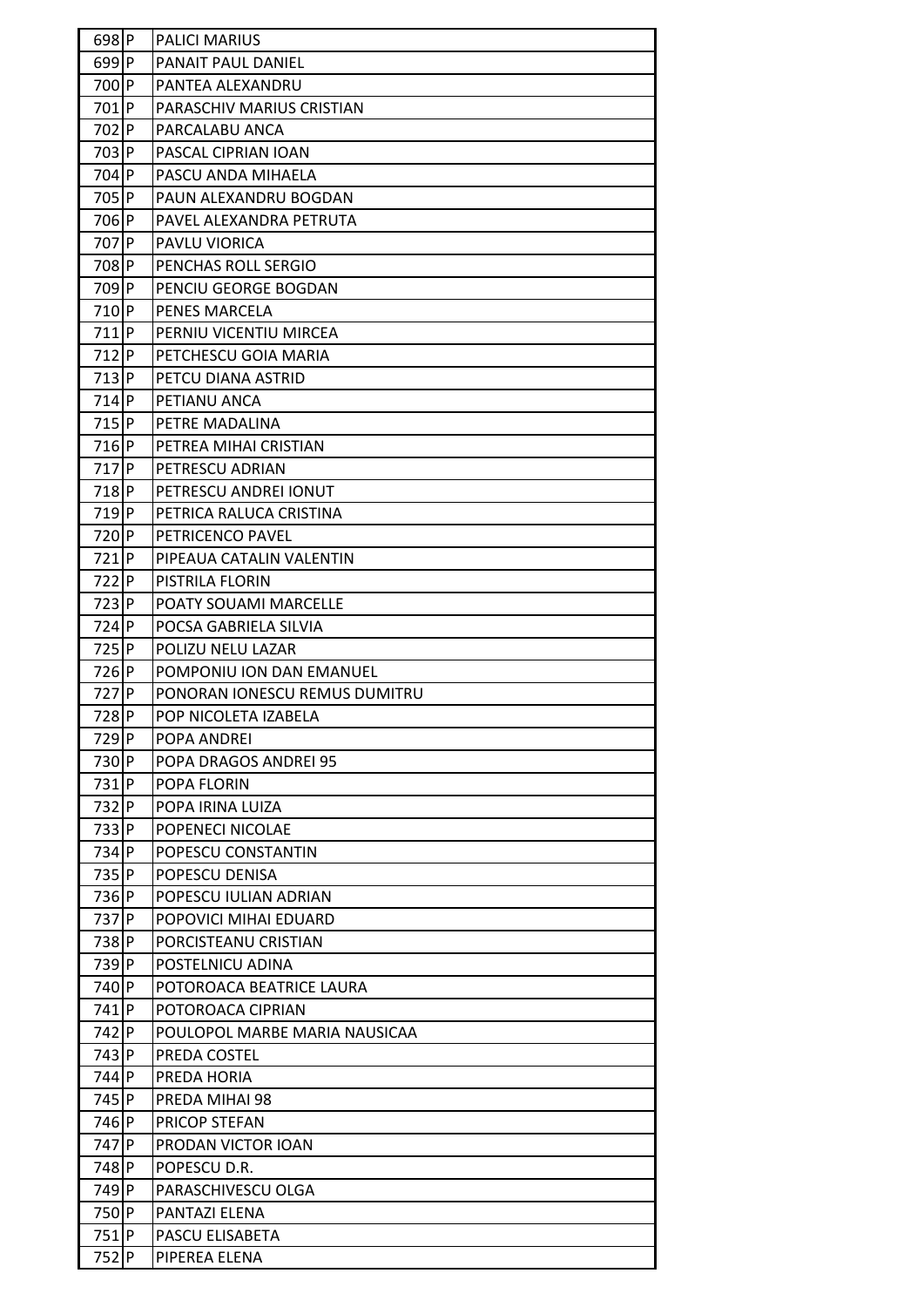| 753P             | <b>PANTAZI ION</b>           |
|------------------|------------------------------|
| 754P             | PETRESCU LEANA               |
| 755P             | POPA ALEXANDRA MIHAELA       |
| 756P             | PASCHIL EMILIA AURELIA       |
| 757 P            | POP FLORENTINA               |
| 758P             | POPOVICI DELU LIA            |
| 759 <sub>P</sub> | POPOVICI MIRCEA              |
| 760P             | PERLEA LISETTE               |
| 761P             | POPESCU MARIOARA             |
| 762 P            | POPESCU Elena                |
| 763 P            | POP LIVIA 87                 |
| 764 P            | <b>PREDA Grigore</b>         |
| 765P             | PINZARU MIRUNA ANDREEA       |
| 766P             | PETRICA IONUT                |
| 767 P            |                              |
|                  | PERSA IOAN                   |
| 768P             | <b>PAUN MIRELA</b>           |
| 769 <sub>P</sub> | <b>PAUL EUGEN</b>            |
| 770P             | PAHOME GEO DAVID             |
| 771P             | PASICI NICOLETA              |
| 772 P            | PRUNOIU I                    |
| 773 P            | POPESCU DUMITRU RADU         |
| 774P             | PIRGARU Gheorghe             |
| 775P             | PETRE VIOLETTA               |
| 776 P            | PISARENCO DUMITRU            |
| 777 P            | PLOAE LIVIU IONUT            |
| 778P             | PAIS MIOARA                  |
| 779P             | PALADE CORINA                |
| 780P             | <b>POP TRAIAN</b>            |
| 781P             | POPESCU Dan Loredan          |
| 782P             | POP FLORIN 87                |
| 783P             | PETRE BRENDA                 |
| 784P             | PETRESCU ARGHIR              |
| 785P             | PRUNOIU ION                  |
| 786P             | POPOVICI NICU                |
| 787 P            | POPOVICI VICTORIA            |
| 788P             | <b>PAMFIL EDUARD</b>         |
| 789P             | PANAITE CONSTANTIN           |
| 790 P            | PALAGHIA FLORENTIN           |
| 791 P            | PETRE CATALIN                |
| 792 P            | POPESCU RODICA               |
| 793 P            | PAVALESCU Gheorghe           |
| 794 P            | PETRE NICOLETA               |
| 795 P            | POPA NELIDA ELENA            |
| 796P             | POPESCU LIVIU                |
| 797 P            | POSTELNICU ION               |
| 798P             | POPESCU GEORGE LAURENTIU     |
| 799 P            | PANCZEL LEVENTE              |
| 800 P            | POPOVICI Marta               |
| 801 P            | PETREUS STEFAN               |
| 802 P            | POPESCU CORNEL IOAN          |
| 803 P            | PREOTESOIU POMPILIU          |
| 804 P            | PAPADOPOULOS NIKOLAS         |
| 805P             | <b>PANAIT ILIE</b>           |
| 806P             | PETRESCU CORNEL              |
| 807 P            | POULOPOL MARBE MARIA NAUSICA |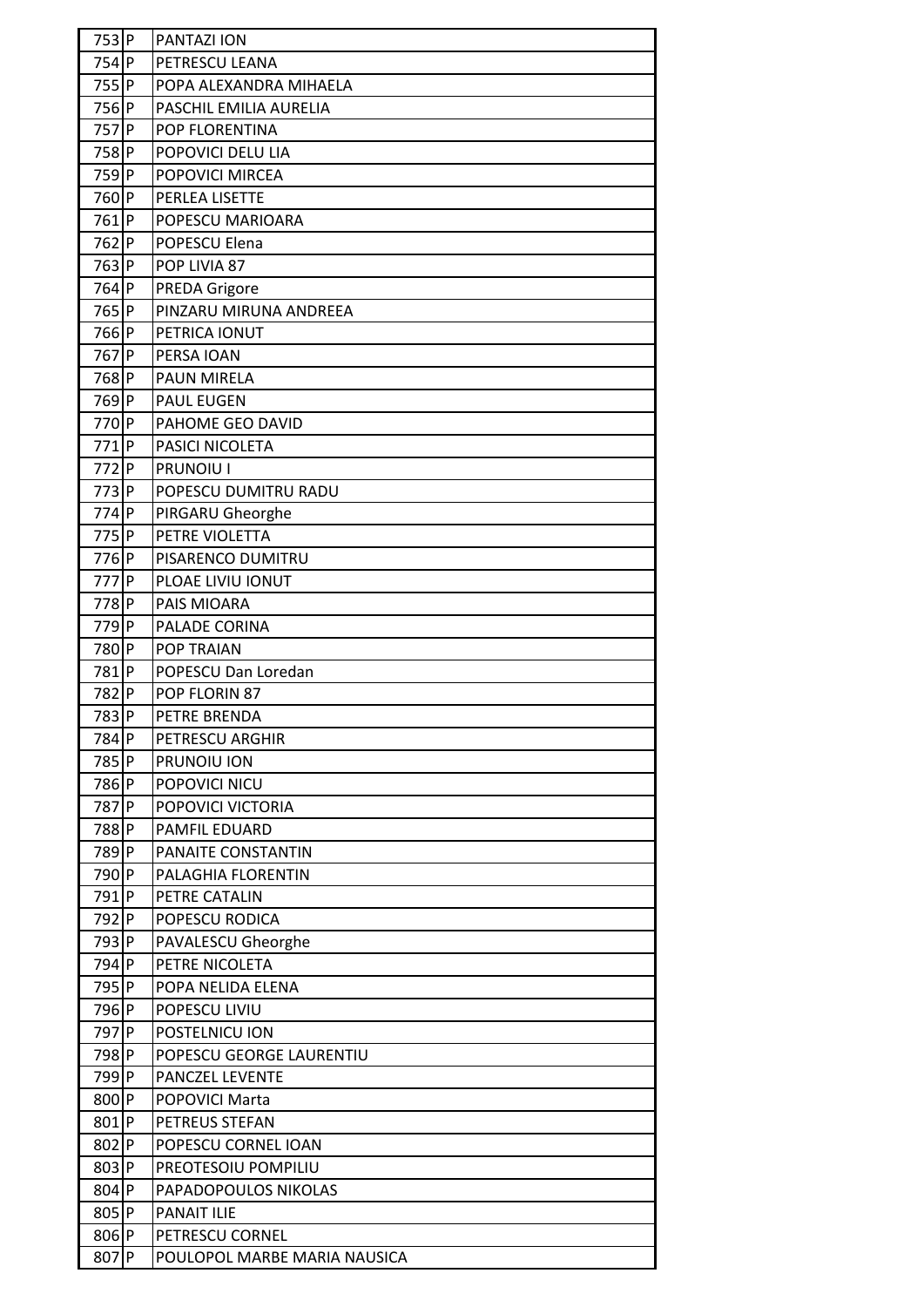| 808P    | POPEAN VALER                 |
|---------|------------------------------|
| 809R    | RACOVICEANU IRINA            |
| 810 R   | RADI ANDREEA GIORGIANA       |
| 811R    | <b>RADU ADRIAN TRAIAN</b>    |
| 812 R   | RADU DARIUS CONSTANTIN       |
| 813 R   | RADU FLORICA                 |
| 814 R   | RADUCANU CATALIN DANIEL      |
| 815 R   | RADULESCU HORATIU ION        |
| 816 R   | RADULESCU SONIA              |
| 817R    | <b>RAU IONEL</b>             |
| 818R    | <b>RENGLE EMIL</b>           |
| 819R    | RETEGAN CRISTINA             |
| 820R    | <b>RIZEA PAUL</b>            |
| 821 R   | ROCCA Neuhauser Genua Ofelia |
| 822R    | <b>ROMAN ION</b>             |
| 823 R   | ROPOTAN ARMAND FLORIN        |
| 824 R   | ROTARU Claudiana             |
| 825 R   | ROUMAN JOE                   |
| 826 R   | <b>RUDIC CRISTIAN</b>        |
| 827R    | RUSEANU SERGIU               |
| 828R    | RUSU ANDREI CRISTIAN         |
| 829 R   | <b>RUSU ELENA</b>            |
| 830R    | RUSU George Andi             |
| 831R    | <b>RUSU LENUTA</b>           |
| 832R    | <b>RUSU RAZVAN</b>           |
| 833R    | <b>RUSU SERGIU FLORIN</b>    |
| 834R    | RABINOVICI IOANA             |
| 835R    | REPUBLIC MUSIC GROUP         |
| 836R    | ROMANESCU Ioanid             |
| 837R    | <b>RUS FLORIN DANIEL</b>     |
| 838R    | <b>ROBE CRISTIAN</b>         |
| 839R    | <b>REPEDE IOAN</b>           |
| 840R    | <b>RADU ION</b>              |
| 841R    | ROTARU GHIORGHITA            |
| 842 R   | RESTEMAN MINODORA GEORGETA   |
| 843 R   | RADULESCU MIHAELA            |
| 844 R   | RADUT STEFAN                 |
| 845 R   | <b>ROTH PUSA</b>             |
| 846R    | ROMANO ANDREAS               |
| 847 R   | RADU MARIAN CLAUDIU          |
| 848R    | REBEGEA DANIEL TITI          |
| 849R    | <b>RUSU MONICA INGRID</b>    |
| 850R    | <b>RELU MARIN</b>            |
| 851 R   | <b>RISTEA SORIN</b>          |
| 852 R   | <b>RUSCIOR CRISTINEL</b>     |
| 853 R   | ROTARU MIHAELA MADALINA      |
| $854$ S | SABAU ELISA CRISTINA         |
| 855S    | SANDU LILIANA                |
| $856$ S | SANDU MARCEL ANTONIO         |
| 857S    | SAROSI PETER ZSOLT           |
| 858S    | SATA ATTILA                  |
| $859$ S | SBARCEA MARIA                |
| 860S    | <b>SCHWARTZ NICOLETA</b>     |
| 861S    | SCURTU OCTAVIAN CLAUDIU      |
|         |                              |
| $862$ S | SECIOREANU CRISTIAN GEORGE   |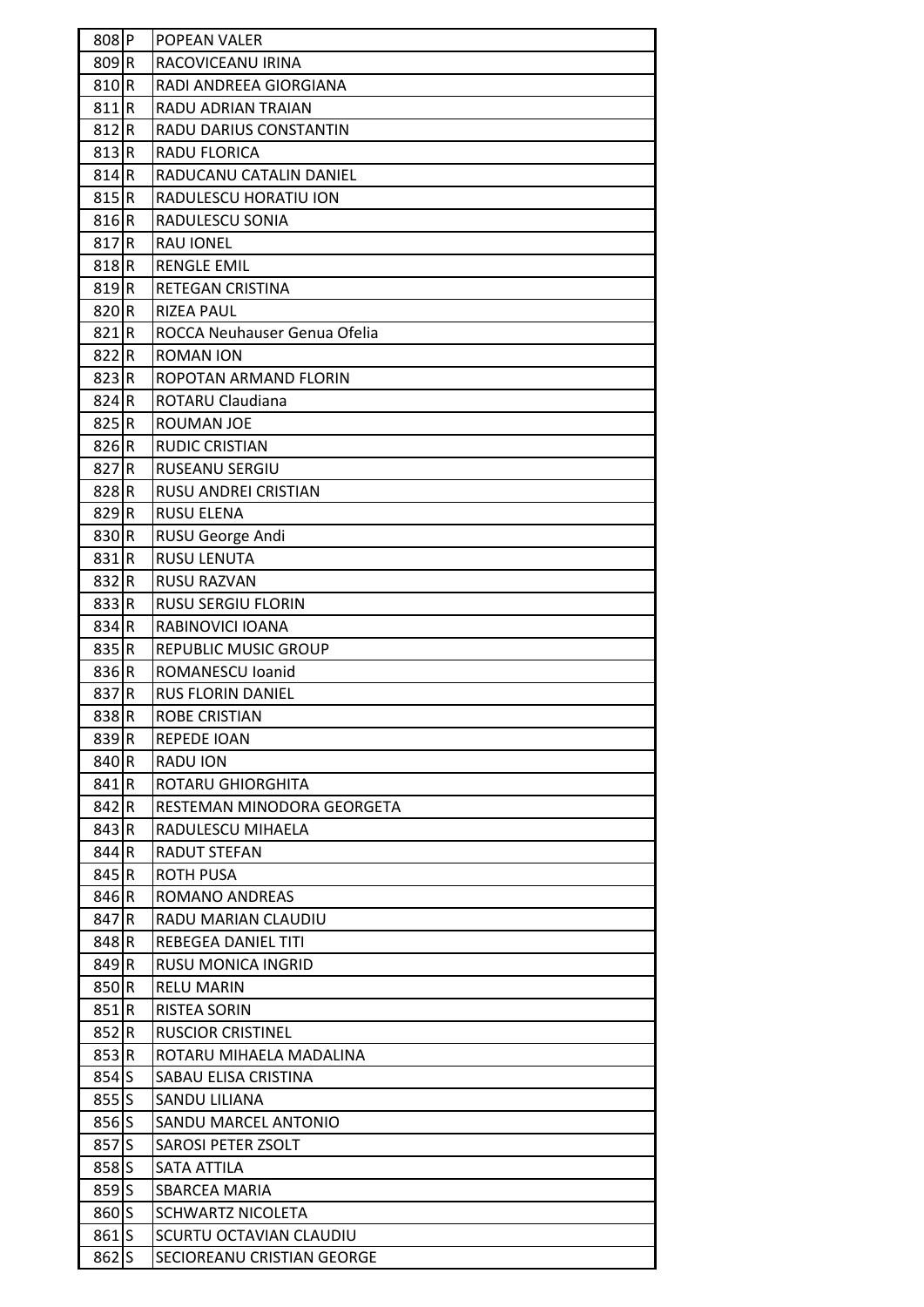| $863$ S           | <b>SELEA SABIN FLORIAN</b>       |
|-------------------|----------------------------------|
| $864$ S           | <b>SERAFIN CORNEL</b>            |
| $865$ S           | <b>SERBAN ALINA</b>              |
| 866S              | <b>SERBAN CARMEN GEORGETA</b>    |
| $867$ S           | ISERBAN FANEL                    |
| 868 S             | SERBAN P. CRISTIAN CONSTANTIN    |
| $869$ S           | <b>SFETCU DANIEL</b>             |
| 870S              | SIMBOTIN STEFAN VLAD             |
| $871$ S           | SIMION STEFAN                    |
| 872S              | SIMIONESCU SILVIA CLAUDIA CARMEN |
| $873$ S           | SIRBU OANA MARIA                 |
| 874 S             | <b>SITCAI EUGEN</b>              |
| $875$ S           | <b>SKRIPA ANATOLII</b>           |
| $876$ S           | <b>SLADESCU CRISTINA</b>         |
| 877 S             | SMITH IRINA MIHAELA              |
| 878 S             | SOHORCA SAVETA                   |
| 879 <sub>S</sub>  | SORA ELENA RAMONA                |
| 880 <sub>IS</sub> | <b>SPINEI MARCEL IONEL</b>       |
| 881S              | SPIREA BOGDAN PAUL               |
| 882 S             | <b>SPRENGER ANCA</b>             |
| 883 S             | <b>STAICU VASILE RALUCA</b>      |
| 884 S             | <b>STANCA ANDREI</b>             |
| 885S              | <b>STANCIU ADRIANA</b>           |
| 886 S             | <b>STANCIU GEORGETA</b>          |
| 887 S             | <b>STANCIU TEODOR FILIP</b>      |
| 888 S             | <b>STANESCU ANDREI VASILE</b>    |
| 889 <sub>S</sub>  | <b>STANESCU GHEORGHE</b>         |
| 890 S             | STATEINA DIANA EVELINE           |
| $891$ S           | STEFAN EMILIA ELENA              |
| 892 S             | STEFAN ILEANA ALEXANDRA          |
| 893 S             | <b>STEFAN MARIAN GHEORGHE</b>    |
| $894$ S           | <b>STOENESCU CORNEL</b>          |
| $895$ S           | <b>STOIAN FLORINA LORENA</b>     |
| 896S              | <b>STOICA ANDREI AUREL</b>       |
| 897 S             | <b>STOICA GIGI ELVIS</b>         |
| 898S              | <b>STOICA MIREL</b>              |
| 899S              | <b>STOICA NICOLAS</b>            |
| $900$ S           | STOICAN DORU FLORINEL            |
| $901$ S           | STOICESCU CARMEN DANIELA         |
| $902$ S           | <b>STOICESCU KAZIMIR</b>         |
| $903$ S           | <b>STURZA MIHAELA</b>            |
| $904$ S           | SUBA JULIA ZSUZSANNA             |
| $905$ S           | <b>SUCIU HOREA CRISTIAN</b>      |
| $906$ S           | <b>SUTEU CRISTIAN</b>            |
| $907$ S           | SZABO ZOLTAN                     |
| $908$ S           | SZAKAL ATTILA                    |
| $909$ S           | <b>SZOCS GEZA</b>                |
| $910$ S           | SIRBU SILVIA MARIA               |
| $911$ S           | <b>STURZU Corneliu</b>           |
| $912$ S           | <b>STOICA FLOAREA</b>            |
| $913$ S           | SIMIONESCU MARIA                 |
| $914$ S           | <b>STOIAN ION</b>                |
| $915$ S           | <b>SILVIA RUSO</b>               |
| $916$ S           | <b>SARMES MIORICA</b>            |
| 917S              | <b>SIRBU Dan Alexandru</b>       |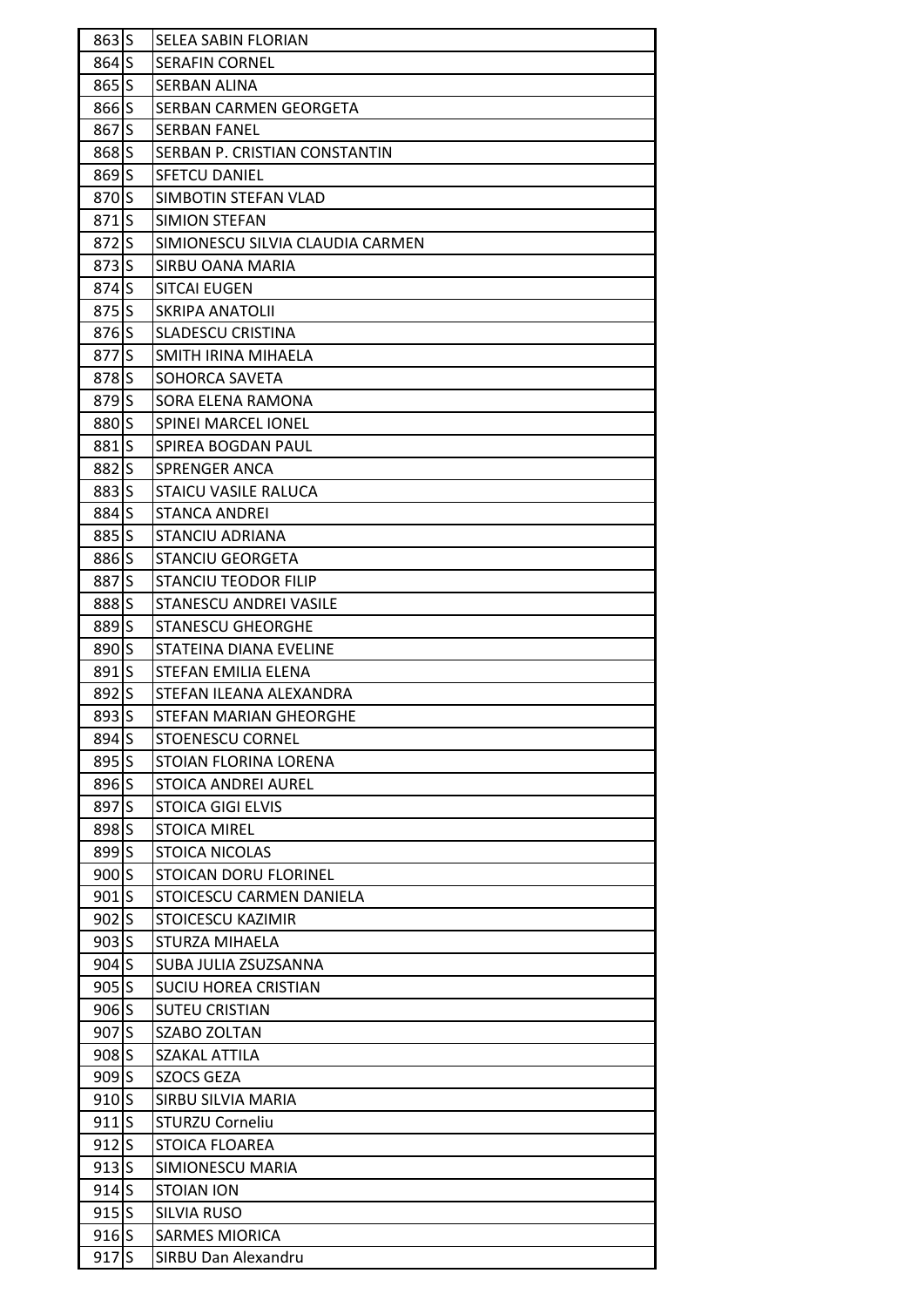| 918S    | SILVESTRI CECILIA ELVIRA     |
|---------|------------------------------|
| $919$ S | <b>SUTU RODICA</b>           |
| $920$ S | <b>STATE JUDITH ANDREEA</b>  |
| 921S    | SZALAY ZOLTAN                |
| $922$ S | <b>STOICA ADRIAN</b>         |
| $923$ S | SAMUILA LIVIU TUDOR          |
| $924$ S | SPIRIDON CASIAN MARIA        |
| $925$ S | SANDULESCU EUFROSINA         |
| $926$ S | <b>SEN VALENTIN</b>          |
| $927$ S | <b>STANGACIU COSTEL</b>      |
| $928$ S | <b>STAMATIADE Alexandru</b>  |
| $929$ S | SIMEDREA COSTEL              |
| $930$ S | SPATARU P. Doina             |
| $931$ S | <b>SECRIERIU ANDREEA</b>     |
| $932$ S | STROIA PATRICIA DENISA       |
| 933S    | <b>SUVERGEL MARIAN</b>       |
| $934$ S | SOIMU GHEORGHE               |
| $935$ S | <b>SARBU LIVIU</b>           |
| $936$ S | <b>STOLERU Geta</b>          |
| 937S    | <b>STANCA DOMINIC</b>        |
| $938$ S | <b>STOCHITA RAZVAN</b>       |
| $939$ S | <b>SZEKELY GYORGY</b>        |
| $940$ S | <b>SAMOILA IONEL</b>         |
| $941$ S | SPATARU LILIANA              |
| $942$ S | STAVILA VASILE VALENTIN      |
| $943$ S | <b>SERBAN MIHAI</b>          |
| $944$ S | <b>SUCIU FLORENTINA 85</b>   |
| $945$ S | <b>SAVA DRAGOS ANDREI</b>    |
| $946$ S | STINGA ANA MARIA ELENA       |
| 947S    | SAMBRIAN PAULA               |
| 948S    | SANDU COSTI                  |
| $949$ S | <b>SERBAN CORNELIU</b>       |
| $950$ S | <b>SABAU Dan Sorin</b>       |
| $951$ S | <b>SPATARU DUMITRU</b>       |
| $952$ S | SANDULESCU RAVECA            |
| $953$ S | <b>STOIAN FLORIN</b>         |
| $954$ S | <b>SANDEL FILIP</b>          |
| 955S    | <b>SISU MARIUS LIVIU</b>     |
| $956$ S | <b>STEARA Maria Wilde</b>    |
| $957$ S | <b>STANESCU NICOLAE</b>      |
| $958$ S | <b>SIPOS ROMULUS</b>         |
| $959$ S | SOLEA MARIUS MARIAN          |
| $960$ S | SANGEREANU ION               |
| $961$ S | <b>SOROBETEA AUREL</b>       |
| $962$ S | SANTIAGO RESCIEBELLE BARRIOS |
| $963$ S | SAVA MARIETA                 |
| $964$ S | SZILAGHI OVIDIU              |
| $965$ S | <b>STANCIU VLAD DORIN</b>    |
| 966S    | SILVESTRI REGINA             |
| 967 T   | <b>TANASE Mihai</b>          |
| 968 T   | <b>TANASE MIHAI BURNASUL</b> |
| 969 T   | <b>TANASE Zamfir</b>         |
| 970T    | <b>TANASESCU Andrei</b>      |
| $971$ T | TANASOIU LIVIU MARIUS        |
| $972$ T | TARA MAGDALENA-VERONICA      |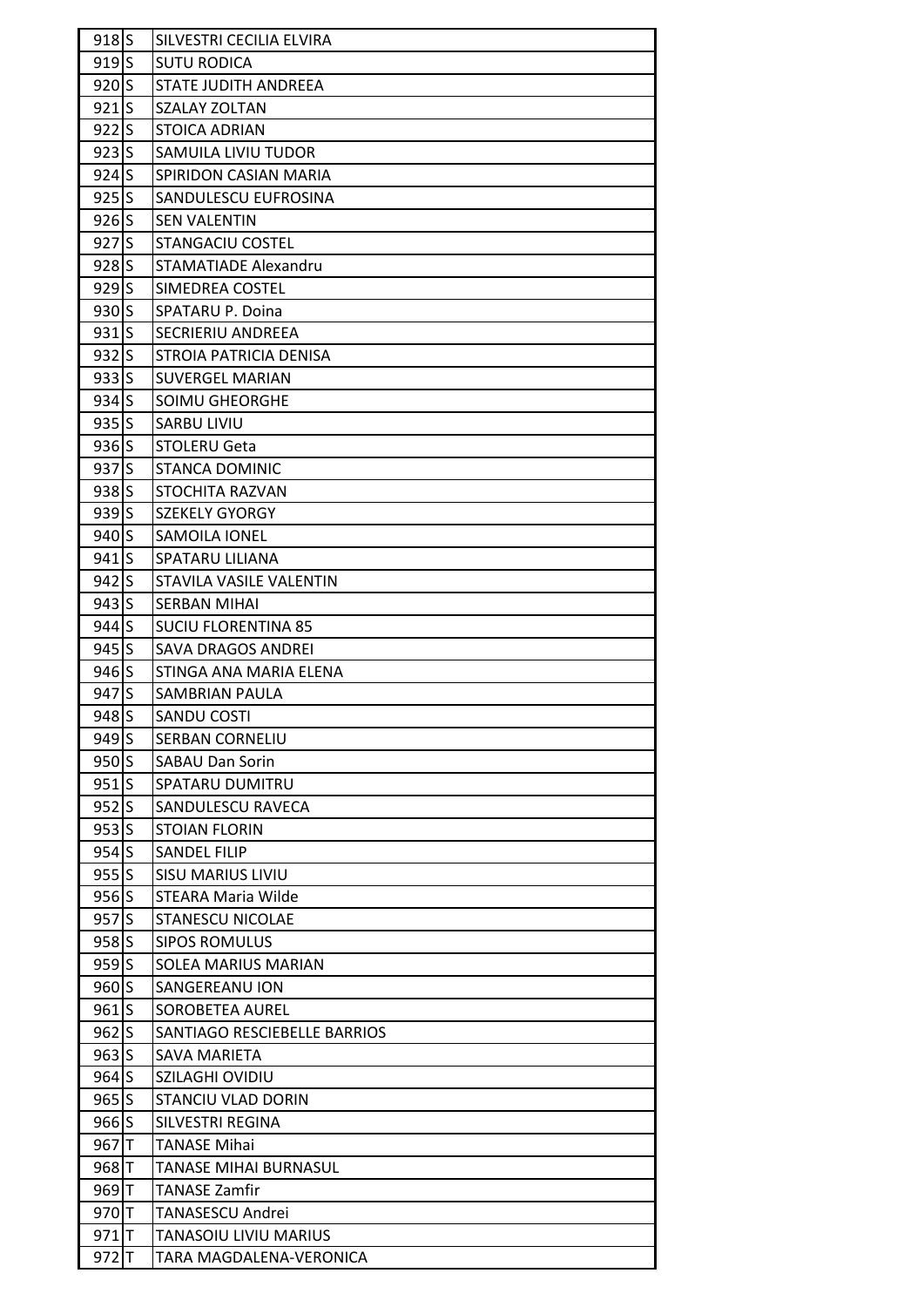| $973$ T             | <b>TARANU Andrei</b>            |
|---------------------|---------------------------------|
| 974 T               | <b>TARHON ROMEO</b>             |
| $975$ T             | TARNAUCEANU DAN GABRIEL         |
| $976$ T             | TATAROIU BOGDAN GHEORGHE        |
| 977 T               | TELEAGA MIHAI                   |
| 978 T               | <b>TEODORESCU GHEORGHE</b>      |
| 979 T               | TEPOSU RADU MATEI               |
| 980T                | TIMOTIN IRINA                   |
| 981 <b>T</b>        | <b>TOCILA GIANI</b>             |
| 982T                | <b>TODORAN ADRIANA</b>          |
| 983 T               | TOLLEA MIRELA SANDA             |
| 984 T               | TOMA CONSTANTIN ALEXANDRU       |
| 985 T               | <b>TONGAM SIRAIT</b>            |
| 986 T               | TOTAN DAN MIRON ANTONIU         |
| 987 T               | <b>TOTAN FLORIAN-EMILIAN</b>    |
| 988 IT              | TOTAN MIRCEA-CRISTIAN           |
| 989 T               | <b>TOTH AGNETA</b>              |
| 990T                | TOTH KATALIN EMOKE              |
| 991 <sub>T</sub>    | <b>TRONCEA NICU</b>             |
| 992T                | TUDOR IOANA LOREDANA            |
| 993 T               | <b>TUDOR RADU DANIEL</b>        |
| 994 T               | <b>TUDOSE VASILE</b>            |
| 995 T               | TEODOROVICI LAURENTIA PETROVNA  |
| 996 T               | TEODOROVICI ZOIA IVANOVA        |
| 997T                | TUDOR GALLIA                    |
| 998 <sub>T</sub>    | <b>TAPU DRAGOS</b>              |
| 999 T               | <b>TANCU CERASELA</b>           |
| $1000$ <sup>T</sup> | TRIF MIHAI                      |
| $1001$ <sup>T</sup> | <b>TARTACUTA NICOLAE</b>        |
| $1002$ <sub>T</sub> | <b>TOADER BOGDAN</b>            |
| $1003$ T            | TABARCA BOGDAN ALEXANDRU        |
| 1004T               | <b>TEODORI Constantin</b>       |
| $1005$ <sup>T</sup> | TOROIMAC MORENO MIRA            |
| $1006$ <sub>T</sub> | <b>TRIF GEORGE</b>              |
| $1007$ <sup>T</sup> | <b>TEODORESCU DANIEL STEFAN</b> |
| 1008T               | <b>TIPARESCU DAN</b>            |
| 1009T               | TOMA MATEI DANA                 |
| $1010$ <sup>T</sup> | <b>TOMA SORIN GABRIEL</b>       |
| $1011$ <sup>T</sup> | <b>TUDOSE DANIELA</b>           |
| $1012$ T            | <b>TUDOR FLORENTIN</b>          |
| $1013$ T            | <b>TANTA IONUT CATALIN</b>      |
| 1014                | <b>TOMA NELU</b>                |
| $1015$ T            | <b>TEODORESCU REMUS</b>         |
| 1016T               | <b>TURCU TUDOR</b>              |
| $1017$ <sup>T</sup> | <b>TANASE NICOLAE</b>           |
| $1018$ T            | <b>TRIFON RADU IOAN</b>         |
| $1019$ <sup>T</sup> | <b>TARATEANU VASILE</b>         |
| 1020T               | <b>TACHE CRISTIAN</b>           |
| $1021$ U            | ULICI RAUL PETRICA              |
| 1022U               | UNTEA BOGDAN                    |
| 1023 U              | URSACHE ROXANA NICOLETA         |
| 1024U               | UTA OCTAVIAN JUSTINIAN          |
| $1025$ U            | UTAN LUCIA                      |
| 1026U               | UNGUREANU ANA                   |
| $1027$ U            | <b>URSACHE IOAN</b>             |
|                     |                                 |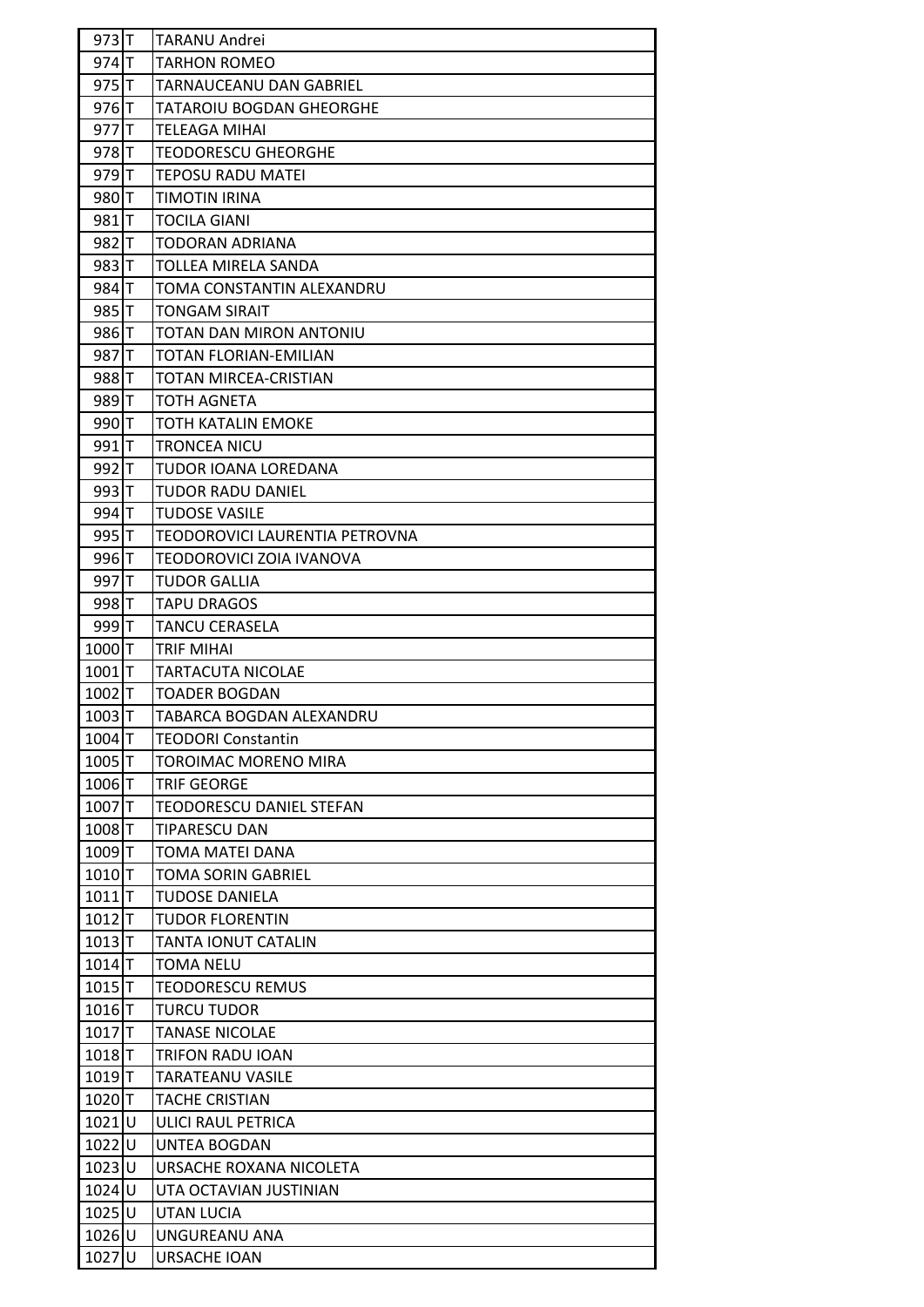| 1028U               | <b>URSU Timotei</b>              |
|---------------------|----------------------------------|
| 1029U               | UNGUREANU VERONICA               |
| $1030$ U            | <b>URECHE DAMIAN</b>             |
| 1031U               | <b>URSULEANU Dan</b>             |
| $1032$ V            | <b>VADUVA MARIUS COSMIN</b>      |
| $1033$ V            | <b>VADUVA MARIUS FLORIN</b>      |
| 1034 V              | <b>VARSANDAN VIORICA</b>         |
| $1035$ <sub>V</sub> | <b>VARTOLOMEI ADRIAN</b>         |
| $1036$ <sub>V</sub> | <b>VASILESCU MIHAI DANIEL</b>    |
| $1037$ V            | VASILESCU ROLANDO CONSTANTIN     |
| 1038 V              | VASUTA Virgil Silviu             |
| $1039$ V            | <b>VEGLINSCHI BOGDAN</b>         |
| 1040 V              | <b>VERZILA ADRIAN MIHAI</b>      |
| $1041$ <sub>V</sub> | <b>VINTILA ALEXANDRA</b>         |
| 1042 V              | <b>VISAN STEFAN LIVIU</b>        |
| $1043$ V            | VISENOIU NICOLAE ALEXANDRU       |
| 1044 V              | <b>VLAD MARIA DACIANA</b>        |
| 1045 V              | <b>VLAD-MARCULESCU MATEI</b>     |
| 1046 V              | <b>VOICAN Marin</b>              |
| 1047 V              | <b>VOICU ALEXANDRU STEFANUT</b>  |
| 1048 V              | <b>VOICU SILVIU CRISTIAN</b>     |
| 1049 V              | <b>VOINEA SORIN</b>              |
| 1050 V              | <b>VOINOVAN GEORGETA</b>         |
| $1051$ V            | <b>VOLOH MIRCEA</b>              |
| 1052 V              | <b>VORNICU ANDREI</b>            |
| $1053$ V            | <b>VORNICU Smaranda</b>          |
| $1054$ <sub>V</sub> | <b>VULGARIS DRAGOS ALEXANDRU</b> |
| $1055$ <sub>V</sub> | <b>VULPE RADU IONUT</b>          |
| 1056 V              | <b>VULPESCU Andrei Bogdan</b>    |
| 1057 V              | <b>VULPESCU ANGELA</b>           |
| 1058V               | VASILICA LIVIA VALENTINA         |
| $1059$ V            | <b>VINTILA MARIAN</b>            |
| 1060 V              | <b>VESCAN Mauriciu</b>           |
| 1061 V              | <b>VRACA AURA</b>                |
| 1062V               | <b>VERBITCHI OANA</b>            |
| $1063$ V            | <b>VOICU MARIUS</b>              |
| 1064 V              | <b>VARGA DORIAN</b>              |
| 1065 V              | <b>VELIMAN ANDREI</b>            |
| 1066 V              | <b>VENCZEL Peter</b>             |
| 1067 V              | <b>VASILESCU SIMONA</b>          |
| 1068 V              | <b>VLADESCU DAN</b>              |
| 1069 V              | <b>VARAN VALENTIN</b>            |
| 1070 V              | <b>VALERIU NICOLAE</b>           |
| 1071 <sub>V</sub>   | <b>VERHOVETCHI MIHAI</b>         |
| 1072 V              | VISAN PETRISOR ANA MARIA         |
| $1073$ V            | <b>VELISAN MIHAI</b>             |
| 1074 V              | <b>VODA Gheorghe</b>             |
| 1075 V              | <b>VIMAN ALEXANDRU</b>           |
| 1076 V              | <b>VARGA RANKO</b>               |
| 1077 V              | <b>VEST ALEXANDRU NICOLAE</b>    |
| 1078 V              | <b>VASILIU IOAN</b>              |
| 1079 W              | WAGNER-VOINESCU EDUARD           |
| 1080 X              | <b>XENOPOL NICOLAE</b>           |
| 1081 X              | <b>XENOPOL NICULAE</b>           |
| $1082$ Z            | <b>ZAHARIA COSTEL</b>            |